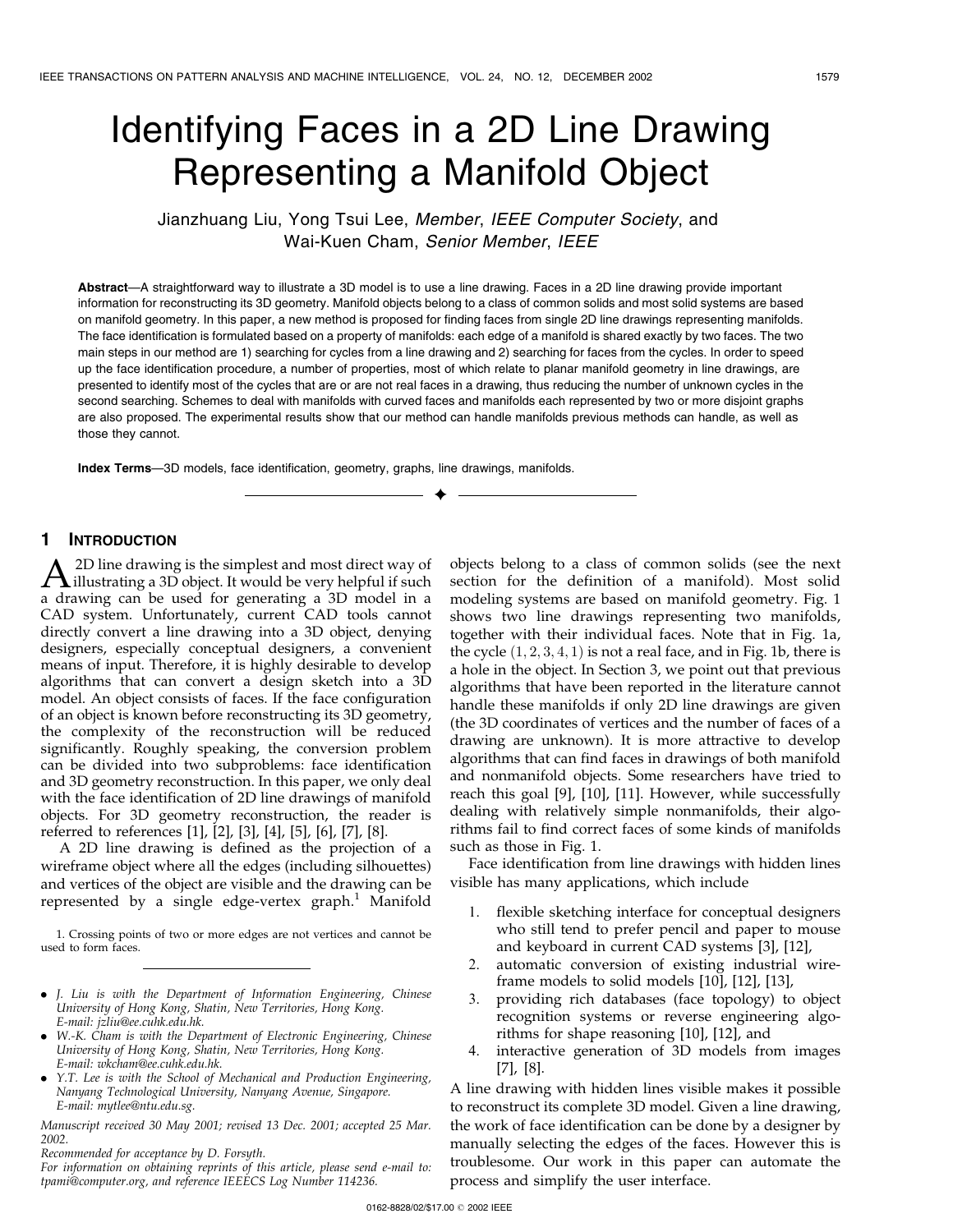

Fig. 1. (a) and (b) Two line drawings. (c) and (d) Their corresponding faces.

This paper proposes a new method for identifying faces in a line drawing representing a manifold. The method is built upon a fundamental property of 2-manifolds (or simply manifold), which states that each edge of a manifold is shared exactly by two faces [14]. First, a set of cycles, which includes all the real faces, is generated from a line drawing. Then a tree search algorithm is used to select subsets of cycles from the set such that each edge of the drawing is passed exactly twice by the cycles in each subset. In order to speed up the search, a number of properties relating to planar manifold geometry are proposed to reduce the number of cycles. An algorithm incorporating these properties is presented to efficiently discard most cycles that cannot be real faces. Schemes to deal with manifolds with curved faces and manifolds each represented by two or more disjoint graphs are also proposed. Our method can handle manifolds previous methods can handle, as well as those they cannot.

# 2 TERMINOLOGY

Before proceeding to the next section, we summarize some graph theory and topology terms that will be used in this paper. Some definitions are simplified. More detailed descriptions, except for chord, virtual line, and internal face can be found in [15], [16].

- . Graph. A graph is defined to be a set of points (vertices) that are interconnected by a set of lines (edges). A graph G may be written as  $G = (V, E)$ with  $V$  and  $E$  being its vertex set and edge set, respectively.
- **Planar graph**. A planar graph  $G$  is a graph that can be drawn in the plane without any two of its edges intersecting.
- **Embedding.** An embedding of a graph  $G$  is a representation of  $G$  on a surface so that none of its edges intersect. A planar graph can be embedded in the plane.
- **Degree**. The degree of a vertex  $v$ , written  $d(v)$ , is the number of edges adjacent to v.
- . Cycle. A cycle in a graph is formed by a sequence of vertices  $v_0, v_1, \ldots, v_n$  where  $n \geq 3$ ,  $v_0 = v_n$ , the n vertices are distinct, and there is an edge connecting  $v_i$  and  $v_{i+1}$  for  $i = 0, 1, \ldots, n - 1$ . A cycle is denoted by  $(v_0, v_1, \ldots, v_n)$ . The length of a cycle is the number of edges it passes.
- . Chord. A chord of a cycle is an edge connecting two nonadjacent vertices of the cycle.
- . Virtual line. A virtual line of a cycle is an imaginary straight line connecting two nonadjacent vertices of the cycle. It does not appear as an edge in the drawing.
- $k$ -connected. A graph is called  $k$ -connected if at least  $k$ of its vertices and the edges adjacent to them must be removed to make the remaining graph disconnected.
- Tree. A tree is a connected graph without cycles.
- Spanning tree. A spanning tree of a connected graph  $G$  is a tree of  $G$  and contains all the vertices of  $G$ .
- Manifold. A manifold, or more rigorously 2-manifold, is a solid where every point on its surface has a neighborhood topologically equivalent to an open disk in the 2D Euclidean space.
- . Genus. The genus of a surface can be considered as the number of holes that pass through it completely. The genus of a graph  $G$  is the smallest genus of a surface on which  $G$  can be embedded.
- . Internal face. An internal face is a face inside an object and not on its boundary. It is not a real face. The cycles  $(1, 2, 3, 4, 1)$  in Figs. 1a and 1b are two internal faces.

# 3 RELATED WORK

Related work on interpretation of line drawings may be divided into three areas: line labeling, 3D reconstruction from multiple views of wireframe models, and face identification and 3D reconstruction from single line drawings with hidden lines visible. Papers related to line labeling focus on finding a set of consistent labels from a line drawing without hidden lines to test if it is legal, and/ or 3D reconstruction based on such a labeled line drawing [17], [18], [19], [20], [21], [22], [23]. Papers in the second group try to reconstruct a 3D CAD model from its multiple (three, in general) orthographic projections [24], [25], [26], [27]. More information can be found from three orthographic views for the reconstruction task than from a single projected view, which is the premise of the third group, to which our work here belongs. Note that we do not deal with 3D reconstruction in this paper; we discuss in the following only the work on face identification from single line drawings with hidden lines visible.

A traditional wireframe model is a collection of all the 3D vertices and edges. Some methods mentioned below use more or less the information of 3D vertex coordinates for face identification from a wireframe model. Only 2D line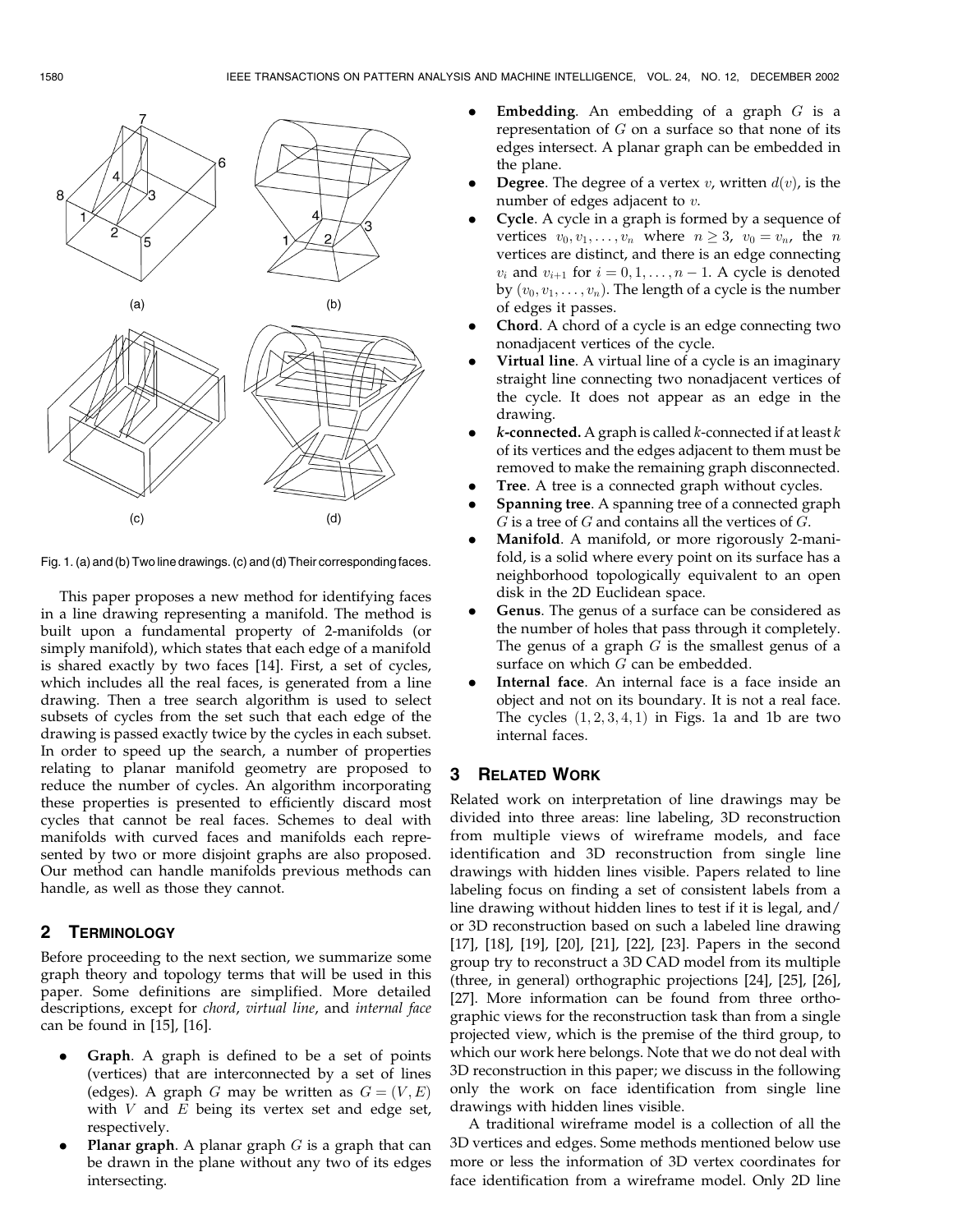drawings (without 3D information) are given in our algorithm.

Markowsky and Wesley [28] proposed a topologicallydriven algorithm that can handle wireframes with straight lines. However, their algorithm requires the 3D coordinates of vertices to calculate the normals of planes and is limited to objects with only planar faces.

Hanrahan [29] and Dutton and Brigham [30] used purely topological methods to find the faces of a drawing. A drawing (graph) is embedded in the plane with a planar embedding algorithm [15]. The resulting regions represent the faces of the corresponding object. These algorithms are suitable only for objects of genus 0 whose drawings are 3-connected, because of the requirement of a unique planar embedding for a drawing. However, many drawings are not 3-connected such as the one shown in Fig. 1a.

Another approach also using concepts from graph theory was presented by Ganter and Uicker [31]. From the spanning tree of the graph of a drawing, a set of fundamental cycles is generated. Then, to identify the faces of the drawing, a cycle reduction procedure is designed using these two observations: 1) a cycle, if it is a true face in a given object, has a minimum number of edges in common with any other cycle and 2) the sum of all the edges is a minimum when the cycles make up the true faces of the object. The deficiency in this approach is that it cannot handle objects with holes and internal faces.

Courter and Brewer [32] and Hojnicki and White [13] improved Ganter and Uicker's algorithm by employing better cycle reduction schemes. Their algorithms are able to detect internal faces automatically, but fail when dealing with an object of genus  $> 0$  if the number of faces of the object is unknown.

Bagali and Waggenspack's approach [12] is based on an efficient shortest path algorithm for cycle generation. Their algorithm is fast, conceptually simpler and easy to implement, but limited to 3-connected drawings of genus 0.

Shpitalni and Lipson [9] presented two algorithms for the face identification problem. Their first algorithm, using the planar embedding algorithm to locate faces of a drawing, is similar to those in [29], [30]. Although they put in more effort to find multiple interpretations of a drawing that is not 3-connected, the algorithm is still suitable only for manifolds of genus 0. Their second algorithm is an optimization-based procedure. The criterion they employed to formulate the face identification is based on the observation that a human tends to choose a face configuration in which as many edges as possible take part in as many faces as possible. This algorithm is suitable for a large set of drawings representing manifold and nonmanifold objects. However, it fails when handling the objects with internal faces. For example, the internal faces  $(1, 2, 3, 4, 1)$  in Figs. 1a and 1b, are output as two real faces, while the real face  $(1, 4, 3, 2, 5, 6, 7, 8, 1)$  in Fig. 1a cannot be found, resulting in a nonmanifold object like that in Fig. 2 when the object in Fig. 1a is seen from the right.

Liu and Lee [11] revisited the problem tackled by Shpitalni and Lipson. They formulated the face identification as a maximum weight clique problem and developed a much faster algorithm to find faces in a line drawing. Their



Fig. 2. The side profile of a possible nonmanifold that is made up of the faces found from the drawing in Fig. 1a by Shpitalni and Lipson's second algorithm.

algorithm outputs the same results of face identification, and has the same problem, as Shpitalni and Lipson's.

A distinct decomposition method for extracting face topologies from wireframe models was proposed by Agarwal and Waggenspack [10]. The method uses a divide-and-conquer strategy to remove stars (tetrahedra, N-sided pyramids, or multiply connected stars) from a drawing. The real faces of the drawing are obtained by combining triangles that are created from the stars. This algorithm works for most manifolds and some simple nonmanifolds, and does not take the internal face  $(1, 2, 3, 4, 1)$  in Fig. 1b as a real face. However, applying their algorithm to the drawing in Fig. 1a, we found that it is unable to recognize the internal face  $(1, 2, 3, 4, 1)$  and also outputs a nonmanifold similar to that in Fig. 2. Note that this internal face is formed by the two touching faces  $(1, 2, 3, 4, 1)$  and  $(1, 2, 5, 6, 7, 8, 1)$ , resulting in a real face  $(1, 4, 3, 2, 5, 6, 7, 8, 1)$  on the boundary of the object. Let us consider another drawing shown in Fig. 1b (shown again in Fig. 3a), on which Agarwal and Waggenspack's algorithm fails again. According to the rules of selecting a peak vertex from which to create a tetrahedron in Agarwal and Waggenspack's method, vertex  $a$  may be chosen and two pseudoedges bd and cd are added. After the tetrahedron (Fig. 3b) is removed, the remaining object no longer contains edges  $ab$  and  $ac$ , indicating that none of the subsequently generated stars will contain them either. Thus, edge  $ab$  appears only in triangles  $abc$  and  $abd$ , and edge  $ac$ only in triangles abc and acd. Because each of these two edges is contained in only two triangles, the cycle abc is not considered as an internal face but a real face by Agarwal and Waggenspack's algorithm. However, if the object is a manifold, abc is just one end of the hole (not a face).



Fig. 3. A manifold to which Agarwal and Waggenspack's algorithm fails to be applied: (a) the drawing where the dashed lines are pseudoedges and (b) a tetrahedron removed from the drawing.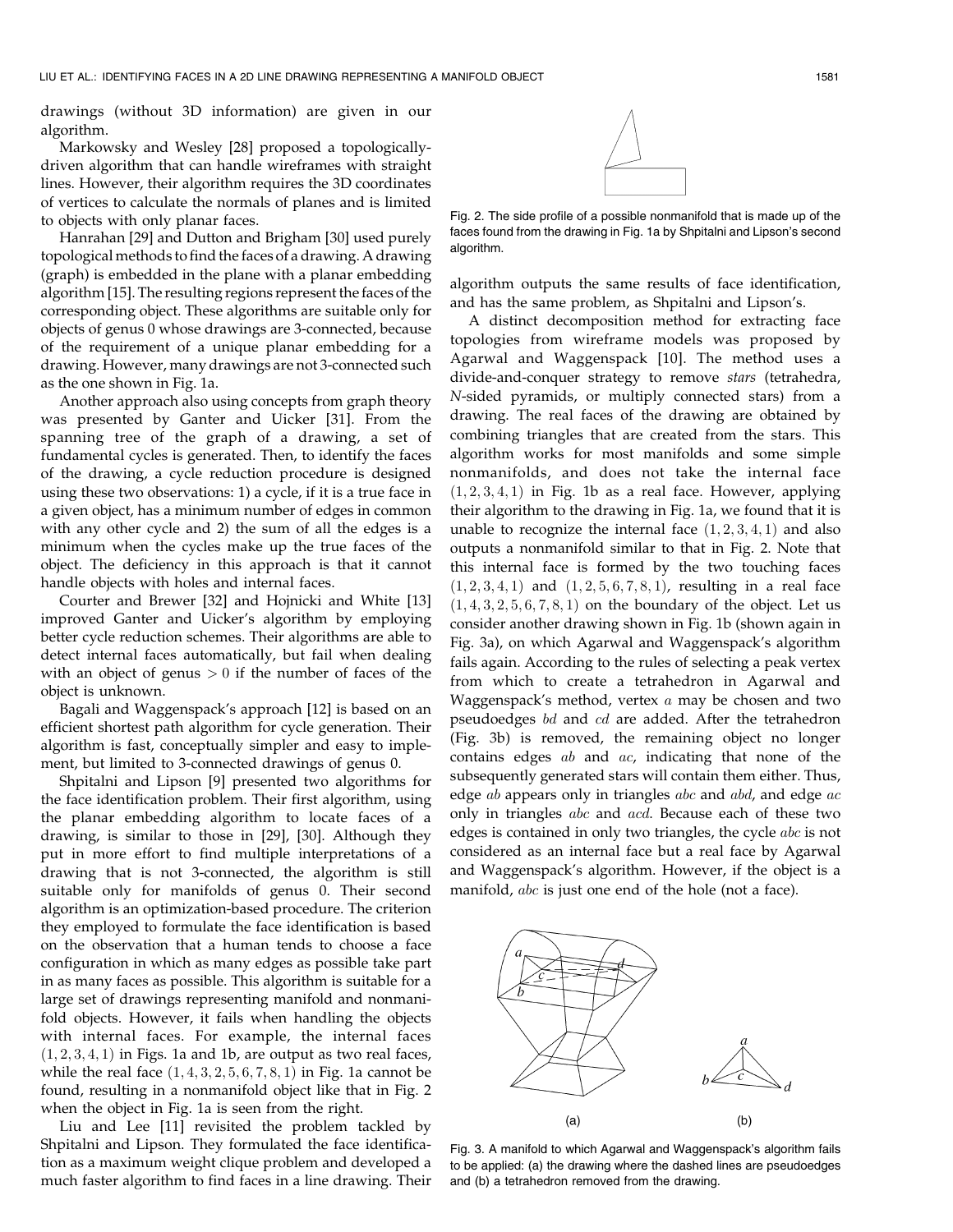

Fig. 4. Two examples of topologically correct but geometrically invalid faces: (a) and (d) drawings, (b) and (e) correct faces, and (c) and (f) geometrically incorrect faces.

The problem of generating faces that are topologically correct but geometrically invalid was noticed by the authors in [9], [10], [13]. Two examples are shown in Fig. 4. Agarwal and Waggenspack [10] and Hojnicki and White [13] used geometric checks to eliminate nonplanar faces. These checks are possible only when the 3D coordinates of the vertices of the drawings are available. Shpitalni and Lipson [9] employed an image regularity, skewed orthogonality, to select the most plausible faces. The degree of skewed orthogonality of the two faces in Fig. 4b is distinctly larger than that of the two faces in Fig. 4c. Thus, Shpitalni and Lipson's scheme can find the correct face configuration for the drawing in Fig. 4a. But, it may fail in dealing with the one in Fig. 4d because the pair of faces in Fig. 4e does not exhibit more skewed orthogonality than that in Fig. 4f.

For the face identification for manifolds of genus  $> 0$ , Bagali and Waggenspack [12] pointed out that no known topological algorithms exist that can solve the problem in polynomial time with respect to the problem size (number of vertices or edges of a drawing). If  $G$  is a connected graph (representing a manifold) with  $e$  edges,  $v$  vertices,  $f$  faces, and genus  $g$ , then Euler-Poincare formula  $[16]$  states that

$$
f = e - v + 2 - 2g.
$$

Given a general graph  $G$ , finding the genus of  $G$  was proven to be NP-complete [33], which means that determining the number of faces of  $G$  is also NP-complete. Thus, the two previous algorithms, developed by Shpitalni and Lipson [9] and Agarwal and Waggenspack [10] for objects with genus  $\geq 0$ , have exponential complexities.

In summary, the previous approaches to the face identification from line drawings with hidden lines visible are still not satisfactory although much work has been done. It is more difficult to develop an algorithm that can perform well on both manifold and nonmanifold objects. Even for manifolds only, none of the previous algorithms can handle both the objects in Fig. 1. When the case in Figs. 4e and 4f appears, these algorithms cannot choose the correct pair of faces if no information about the 3D coordinates of the vertices is provided. In addition, it seems that it is



Fig. 5. A manifold where hidden edges are shown in dashed for easier observation.

impossible to develop an efficient (polynomial) algorithm to handle drawings with genus  $\geq 0$ .

## 4 FORMULATION OF FACE IDENTIFICATION

This section formulates the face identification as a search problem with two steps: finding a set of cycles from a line drawing and searching for subsets from this set such that every edge of the drawing appears exactly twice in each subset.

Recall that a 2D line drawing is a projection of a wireframe object where all the edges and vertices of the object are drawn. We also require that the object is observed from a general viewpoint such that its curved boundary, if any, is projected into curves, not straight lines. In Sections 4 and 5, we assume that a drawing (manifold) can be represented by one connected vertex-edge graph. A scheme to handle a manifold represented by more than one connected graph is given in Section 6. When a 3D manifold is projected onto the plane, the boundary of any one of its planar faces forms a nonselfintersecting cycle in the drawing, while the boundary of any one of its curved faces forms one or more cycles separated by silhouette lines or curves. Fig. 5 shows the drawing of a manifold with planar and curved faces. Separated by the silhouette line *ab*, one curved face is projected into two nonself-intersecting cycles, while another curved face  $(c, d, e, f, c)$  into one self-intersecting cycle.

In a line drawing of a manifold, there are many cycles, only a small subset of which represents the real faces of the manifold. Many algorithms have been developed to find all the cycles of a graph [34]. Any one of them can be used to generate all the cycles of a drawing.

Suppose that all the cycles of a drawing are given. Now, we consider how to find the real faces from them. The fundamental property of manifolds, which states that each edge of a manifold is shared exactly by two faces, is the basis of our method. With this property, the face identification problem is formulated as follows:

**Definition 1.** Given a line drawing of a manifold and the set  $SC$ of cycles generated from it, 1) find subsets  $X_1, X_2, \ldots, X_m$ , where m is the number of subsets and  $X_k \subset SC$ ,  $1 \leq k \leq m$ , such that each edge of the drawing appears exactly twice in all the cycles in  $X_k$  and 2) select solutions  $Y_1, Y_2, \ldots, Y_n$ , where n is the number of solutions and  $Y_l \in \{X_1, X_2, \ldots, X_m\}$ ,  $1 \leq l \leq n$ , such that  $|Y_l| = \max\{|X_1|, |X_2|, \ldots, |X_m|\}.$ 

In this definition,  $|S|$  denotes the number of elements in S which is a finite set. It is likely that  $m > n$  for a line drawing. Fig. 6 shows such an example, where both subsets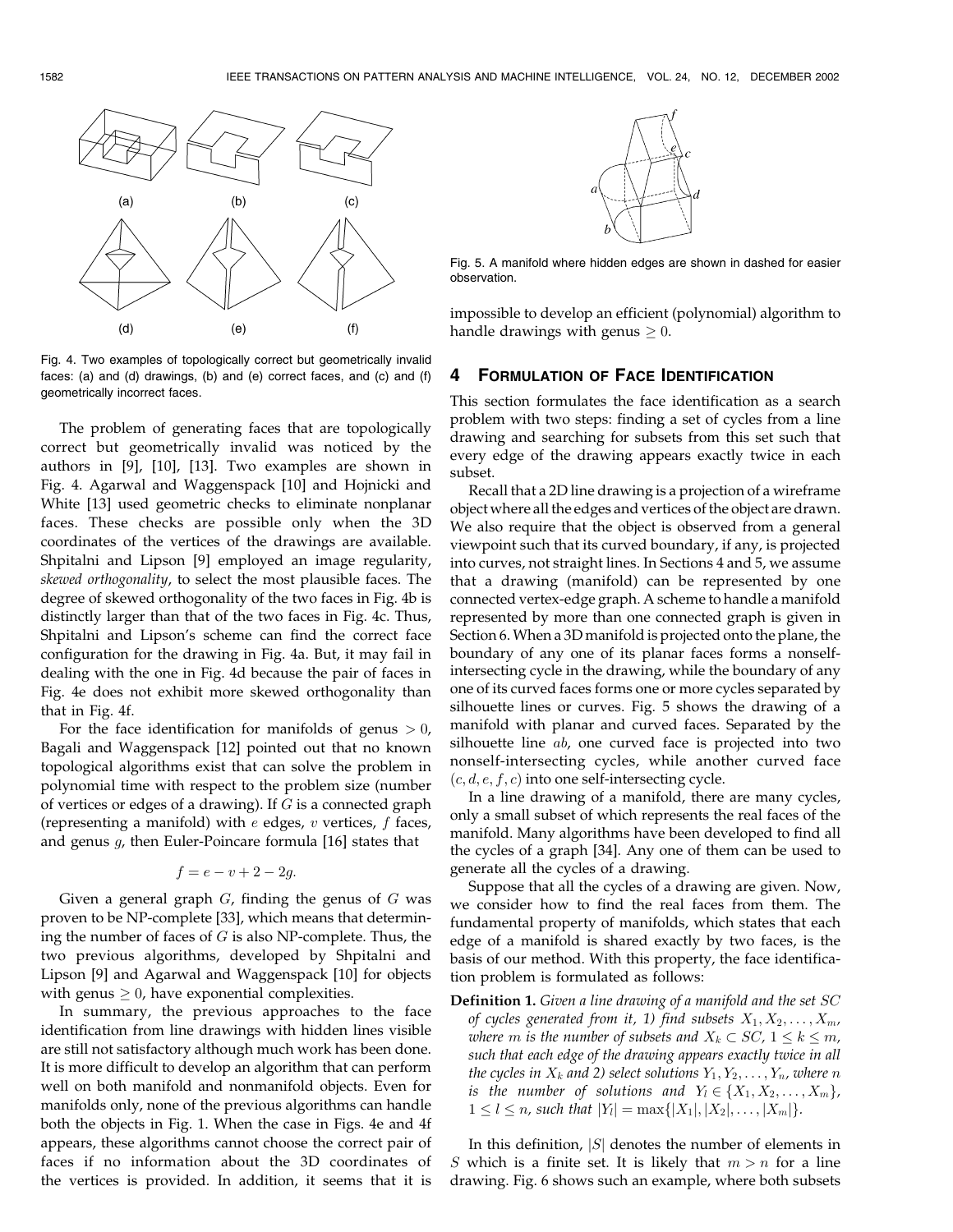

Fig. 6. (a) A cube, (b) the desired solution with six faces of the cube, and (c) a subset of four cycles where each edge of the cube appears twice.

of cycles in Figs. 6b and 6c satisfy the first condition in Definition 1. However, we choose the former subset as the solution because it contains more cycles than does the latter. The second condition in Definition 1 stems from the observation that human beings tend to choose as many faces as possible when interpreting a line drawing. If  $n > 1$ , more than one solution is found. In this case, further effort is needed to select the most plausible one. This issue will be discussed later.

The backtrack algorithm [35] can be used to find the solutions  $Y_1, Y_2, \ldots, Y_n$  while searching a tree that is constructed by the cycles. More details about how to apply it to this problem is discussed in Section 6. The key issue in using the backtrack algorithm is that it is NP-complete and thus consumes a large amount of computational time when there are many cycles. It seems that no efficient algorithms are available to solve the problem in Definition 1. The problem becomes more difficult due to the fact that the number of cycles of a graph is generally exponential in the number of vertices [35]. Let us consider the drawing shown in Fig. 5. There are 861 cycles in it and the backtrack algorithm took 1,237 seconds (more than 20 minutes) on a 677 MHz Pentium III PC to find the unique solution (13 faces). If the object is modified a little as shown in Fig. 7, there are 1,487 cycles in it and the algorithm required 11,969 seconds (more than three hours) on the same PC to find the 14 faces.

In general, the number of cycles in a drawing is much larger than the number of real faces in the drawing. For some manifolds (such as those consisting of only planar faces), it is possible to find conditions that will exclude some cycles from being real faces (see the next section). Therefore, reducing the set of cycles while still keeping all the real faces in it is a practical approach to solving the problem.

## 5 FINDING CYCLES FACES

In this section, we exploit certain properties concerning the possibility of a cycle being a real face, based on the connectivities between the edges and the vertices within a drawing. We first consider manifolds with only planar faces and then manifolds with curved faces. An algorithm for finding the cycles of a drawing is given. A scheme is also proposed to deal with a manifold represented by more than one disjoint graph.

Here, we reiterate that vertices, which are end points of edges, are represented explicitly in a graph and the crossing point of two edges is not a vertex and cannot be used to form faces in a line drawing. Our algorithm takes a graph as



Fig. 7. An object obtained by a modification of the object in Fig. 5.

the input and such crossing points do no exist in the data structure. However, the graph needs to be created from a drawing, which might be drawn directly on a computer or scanned in from a drawing on paper. In the former, the online input information can distinguish whether a point is a vertex based on, for example, the starting and ending positions of a stroke. In a scanned-in drawing, a vertex can be identified based on the continuity of the edges meeting it. In cases where such an identification cannot be made absolutely, user intervention may be required.

#### 5.1 Planar Manifold Geometric Properties

It is not difficult for humans to interpret a drawing. In fact, a drawing representing a planar manifold itself carries useful geometric information that can be utilized to eliminate cycles that cannot be real faces. All the lines in such a drawing are straight. If two lines are not collinear in a drawing and a face passes through them, then they determine the plane in which the face lies. In addition, it is assumed that every line that exists in a drawing represents a real edge; that is, it separates two faces lying in two different planes. Every edge is finite and terminates at two end vertices, each formed by the intersection of three or more planes (or edges). Consequently, every vertex has degree  $>$  3.

The following Property 1, which has been mentioned before, is stated again for the frequent reference to it in the proofs of the subsequent properties.

Property 1. Each edge of a manifold is shared exactly by two different faces.

Corollary 1. At a vertex of degree 3, there must be three faces, each containing a different pair of the three edges at the vertex.

Corollary 1 is a consequence of Property 1. It requires that each of the three incident edges be fully used up, that is, shared by two of the three faces and, therefore, is not available to be part of any other face.

Property 2. A self-intersecting cycle is not a real face in a drawing representing a planar manifold.

It is obvious that the projection of the boundary of a planar face cannot form a self-intersecting cycle. Before presenting the next property, we consider two cycles  $C_1$  =  $(k, l, b, n, m, j, k)$  and  $C_2 = (k, a, o, c, d, e, f, g, h, i, j, m, l, k)$  in Fig. 8. Obviously, they are not real faces. It is easy to see that the chord  $lm$  prevents  $C_1$  from being a real face.  $C_2$  has another chord  $kj$  and the next Property 3 states that this chord also prevents  $C_2$  from being a real face.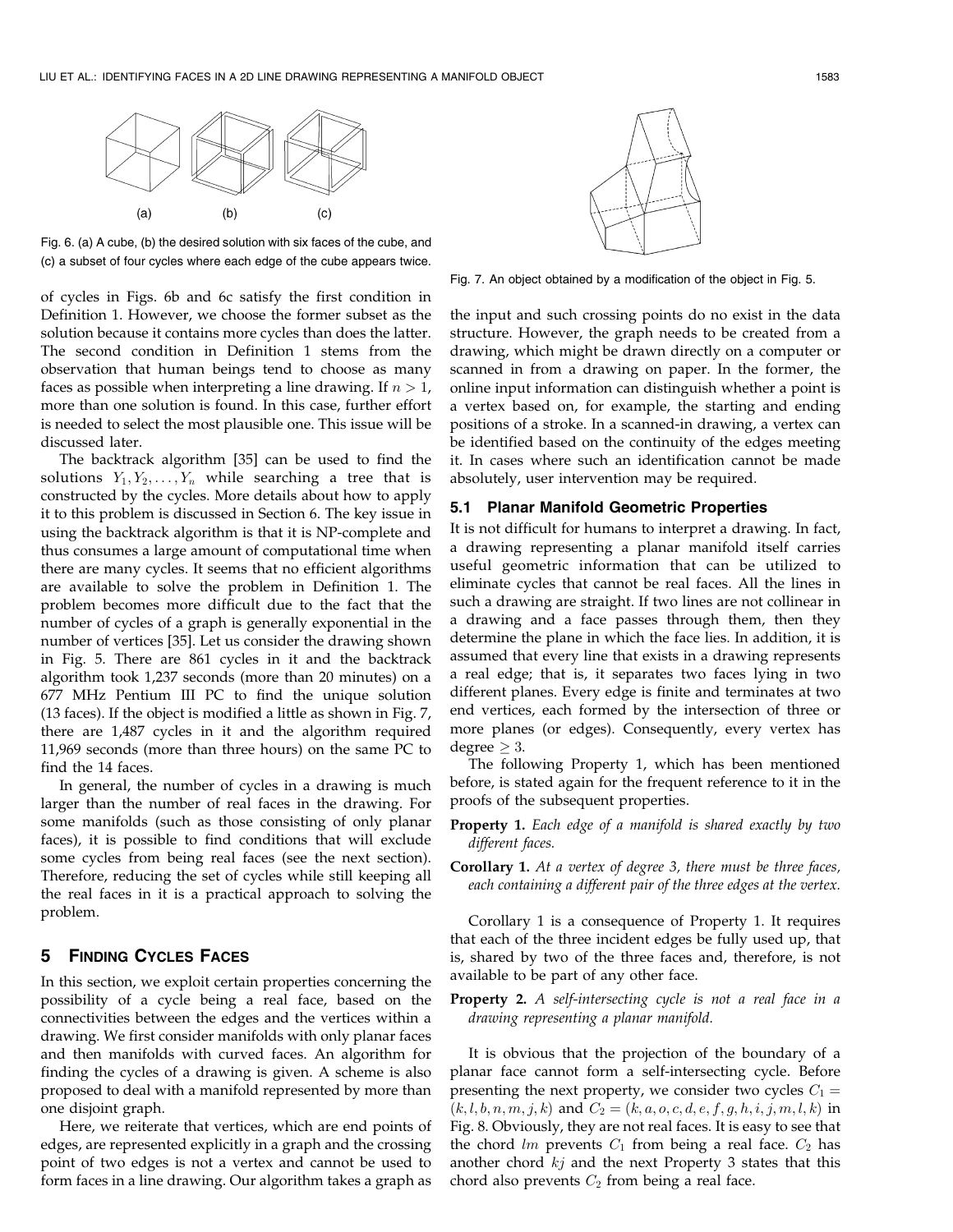

Fig. 8. A manifold used to illustrate some cycles that cannot be real faces.

- Property 3. A cycle cannot be a real face of a planar manifold if it has a chord with at least one of the chord's two vertices met exactly by three lines.
- Proof. Consider part of the drawing of a manifold shown in Fig. 9. From the condition in this property, assume that cycle  $C_1 = (a, b, c, \dots, i, j, k, \dots, a)$  has a chord bj, the degree of vertex  $b$  is 3, and the three lines meeting at vertex  $b$  are  $ba$ ,  $bc$  and  $bj$ . By Property 1, there must be two faces passing through edge bj. By Corollary 1, one of them must also contain  $ba$  and the other  $bc$ ; let them be  $C_2 = (j, b, a, \dots, j)$  and  $C_3 = (j, b, c, \dots, j)$ , respectively. If  $C_1$  is a real face, then  $a, b, c$ , and j, being vertices in  $C_1$ , must be in one plane. Further, at least one of the two vertices  $a$  and  $c$  is not collinear with  $bj$ . Without loss of generality, let  $a$  be such a vertex. Then  $C_2$  and  $C_1$ , both containing  $a, b$  and  $j$ , must lie in the same plane, which contradicts the assumption that two adjacent faces sharing a common line are not coplanar. Hence, the cycle  $C_1$  cannot be a real face of the manifold.  $\square$

Let us consider Fig. 8 again. Cycles

$$
C_3 = (l, b, c, d, e, f, g, n, m, l)
$$

and  $C_4 = (l, b, a, i, n, m, l)$  cannot be real faces. The next property points out that the chord bn prevents them from being real faces.

Property 4. A cycle cannot be a real face of a planar manifold if both of the following conditions are satisfied. 1) The cycle has a chord with at least one of its two vertices being of degree 4. 2) When this chord has only one vertex of degree 4, it is not collinear with any of the other three lines meeting at that vertex; when both of the vertices of the chord are of degree 4, for at least one vertex, the chord is not collinear with any of the other three lines meeting at that vertex.



Fig. 9. Part of the drawing of a manifold (solid edges) where the cycle  $C_1 = (a, b, c, \ldots, i, j, k, \ldots, a)$  has a chord bj. The dashed lines denote three cycles  $C_1$ ,  $C_2 = (j, b, a, \ldots, j)$ , and  $C_3 = (j, b, c, \ldots, j)$  that pass through vertex  $b$ .



Fig. 10. Part of the drawing of a manifold (solid edges) with three cycles  $C_{1-3}$  (dashed lines) where  $bj$  is a chord of  $C_1$  and vertex  $b$  is met by four lines.

Proof. We suppose that such a cycle is a real face and show that this leads to a contradiction. In Fig. 10,  $C_1 =$  $(a, b, c, \ldots, j, k, \ldots, a)$  with a chord bj is such a cycle where  $d(b) = 4$  and bj is not collinear with any line in  ${ba, bc, bd}$ . By Property 1, there are two different real faces passing through the chord. Let the two faces be  $C_2$ and  $C_3$ . Besides  $bj$ , these two faces must each contain a different edge in  ${ba, bc, bd}$ . Without loss of generality, let  $C_3$  contain bd, and, hence,  $C_2$  must contain ba or bc; let it be  $bc$  as shown in Fig. 10. Then, since they both contain vertices  $b, c$  and  $j$  that are not collinear,  $C_1$  and  $C_2$  must lie in the same plane. This contradicts the assumption that the two adjacent faces sharing a common line are not coplanar and thus completes the proof.  $\Box$ 

In Fig. 1a, the cycle  $(1, 4, 3, 2, 5, 6, 7, 8, 1)$  has a chord connecting vertices 1 and 2, and the degrees  $d(1) = d(2) = 4$ . This cycle can be a real face because the chord is collinear with both the line connecting vertices 1 and 8 and the line connecting vertices 2 and 5.

- **Property 5.** A cycle cannot be a real face of a planar manifold if the cycle has a chord that is completely or partially enclosed inside the cycle.
- Proof. Suppose, to the contrary, that such a kind of cycles as illustrated in Fig. 11 are real faces. Clearly, the chord  $ad$ in Fig. 11a must lie in the plane of cycle  $C_1$ . Since ad is not an edge of this cycle, it must be an edge of two other cycles (faces). Thus, it is contained in three faces, which contradicts Property 1. When the chord ad in Fig. 11b is partially enclosed inside the cycle  $C_2$ , the enclosed part of the line *ad* still lies in the same plane with  $C_2$ . Similarly, this part is also shared by three faces, which again contradicts Property 1. Hence,  $C_1$  and  $C_2$  cannot be real faces.
- **Property 6.** Let the three vertices of a cycle consisting of three lines be a, b, and c. This cycle must be a real face if any of the



Fig. 11. (a) A cycle  $C_1 = (f, a, b, \ldots, c, d, e, \ldots, f)$  with a chord  $ad$  enclosed completely by it. (b) Another cycle  $C_2 = (f, a, b, \ldots, c, e, d, g, \ldots, f)$  with a chord  $ad$  enclosed partially by it. The dashed lines denote the two cycles.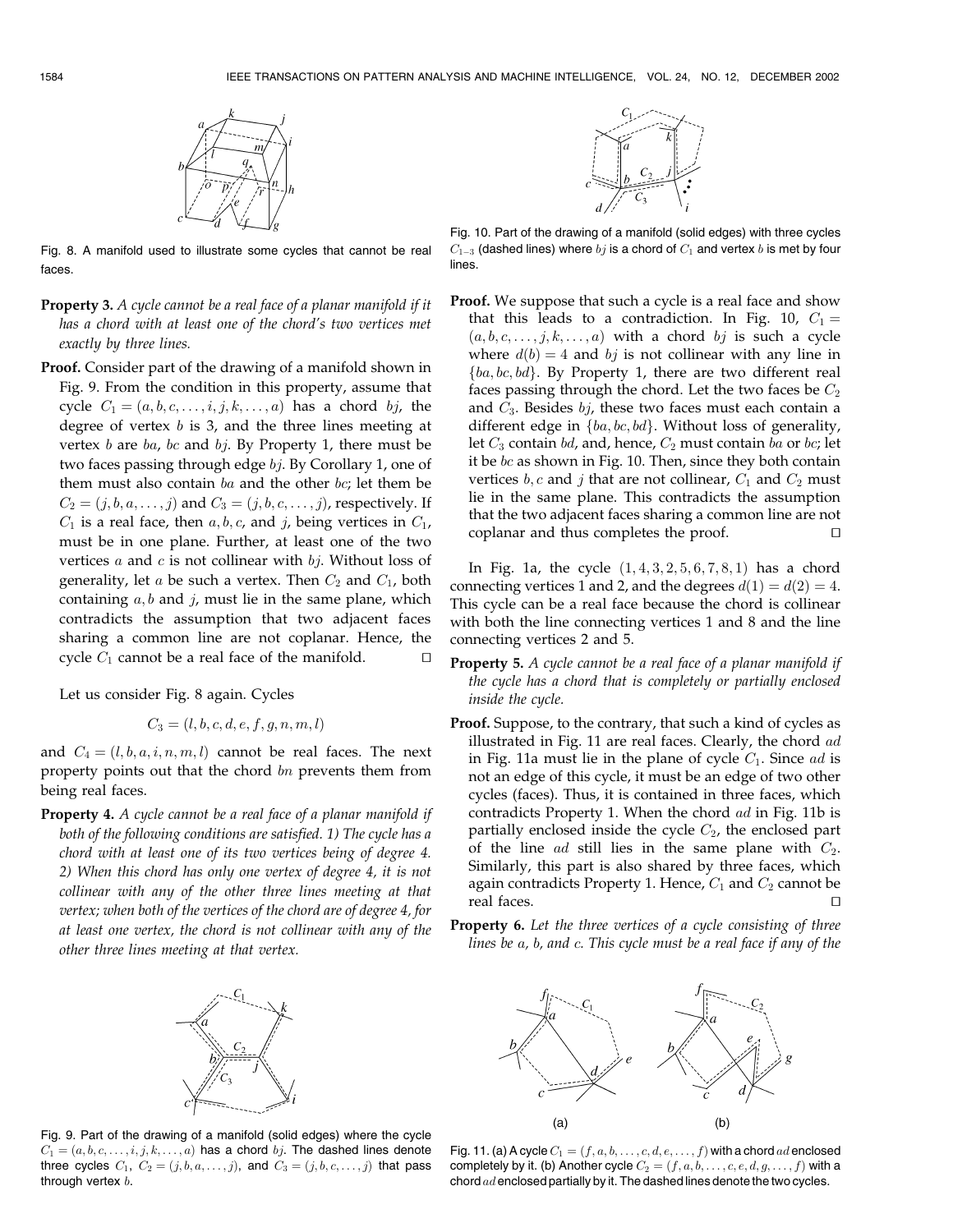

Fig. 12. Three cycles of length 3 with different degrees of vertices: (a)  $d(a) = d(b) = 3$ , (b)  $d(a) = 3$ ,  $d(b) = 4$ , and (c)  $d(a) = 3$ ,  $d(b) = d(c) = 4$ . The dashed lines denote the face  $F$  passing through lines  $ab$  and  $ac$  in each case.

following three conditions is satisfied: 1) the degrees of at least two vertices of the cycle are 3 (Fig. 12a), 2)  $d(a) = 3$ ,  $d(b) = 4$ , and line bc is not collinear with any line in  $\{bd, be\}$  (Fig. 12b), and 3)  $d(a) = 3$ ,  $d(b) = d(c) = 4$ , and line bc is not collinear with any line in  $\{bd, be\}$  or any line in  $\{cf, cg\}$  (Fig. 12c).

- Proof. Consider Figs. 12a, 12b, and 12c which show three cycles of length 3 all with  $d(a) = 3$ . Because of Corollary 1, there must be a real face  $F$  (the dashed lines in Figs. 12a, 12b, or 12c) passing through lines ab and ac in each drawing. Now, we consider the three cases corresponding to the respective conditions.
	- 1. Let another vertex of degree 3 be b. By Property 3, line  $bc$  cannot be a chord of the real face  $F$ . Thus, bc must be an edge of  $F$ , forming a triangular face.
	- 2. For triangle abc, no two lines can be collinear. Since  $bc$  is not collinear with any line in  $\{ba, bd, be\}$ , bc cannot be a chord of the face F by Property 4. Thus, bc must be an edge of F.
	- 3. For triangle abc, no two lines can be collinear. Since bc is not collinear with any line in  $\{ba, bd, be\}$  or any line in  $\{ca, cf, cg\}$ , bc cannot be a chord of the face F by Property 4. Thus, bc must be an edge of  $F$ .  $\Box$

The intersection of two 3D planes is a straight line, the 2D projection of which is straight too. This leads to the next property. This property is suitable for both manifolds and nonmanifolds, and also used in [9], [11].

- Property 7. The common lines of two adjacent planar faces of an object must be collinear in the drawing of the object.
- **Property 8.** If two adjacent planar faces of an object have a common line and a common vertex that is not one of the two endpoints of the line, then the line and the vertex must be collinear in the drawing of the object.
- Proof. In the 3D space, one line and one point, if they are not collinear, determine a plane. Thus, the common 3D line and vertex must be collinear in order to be shared by the two different adjacent planes. The projection of the line and vertex also presents collinearity in the drawing.  $\Box$
- **Property 9.** Let the four vertices of a cycle consisting of four lines and without any chord be a, b, c, and d. This cycle is a real face if either of the following conditions is satisfied: 1)  $d(a) = d(b) = d(c) = d(d) = 3$ , and at least one pair of lines in  $\{(ae, cg), (bf, dh)\}$  are not collinear where ae, cg, bf,



Fig. 13. Two cycles of length 4 consisting of four lines (a)  $d(a) = d(b) =$  $d(c) = d(d) = 3$  and (b)  $d(a) = d(b) = d(d) = 3$ ,  $d(c) > 3$ . The dashed lines denote the three faces  $C_1$ ,  $C_2$  and  $C_3$  passing through vertex  $a$ .

and dh are four lines that connect to vertices  $a, c, b$ , and  $d, d$ respectively, (see Fig. 13a) and 2)  $d(a) = d(b) = d(d) = 3$ ,  $d(c) > 3$ , and line ae and vertex c are not collinear where ae is a line that connects to vertex a (see Fig. 13b).

Proof. In either case, there are exactly three real faces passing through vertex a by Corollary 1. Let the faces be  $C_1$ ,  $C_2$ , and  $C_3$  where  $C_1$  passes through lines ab and ad,  $C_2$  through ae and ad, and  $C_3$  through ae and ab (see Figs. 13a and 13b). From Property 3, we know that if  $C_1$ passes through vertex  $c$ , neither line  $bc$  nor  $cd$  can be a chord of  $C_1$ . Therefore they must be edges of  $C_1$ . Thus, it follows that  $C_1 = (a, b, c, d, a)$  in either condition.

Now, suppose  $C_1$  does not pass through vertex  $c$  (i.e.  $(a, b, c, d, a)$  is not a real face). Then,  $C_1$  must pass through lines bf and dh. This causes  $C_2$  and  $C_3$  to pass through  $dc$  and  $bc$ , respectively, due to Corollary 1. In this case,  $C_2$  cannot pass through bc; otherwise, it will further pass through  $bf$ , preventing  $C_2$  from being a real face because of the chord *ab* (see Property 3). Similarly,  $C_3$  cannot pass through dc. Now, let us consider two cases corresponding to the two given conditions.

- 1. In Fig. 13a, when  $C_1$  does not pass through  $c$ , both  $C_2$  and  $C_3$  can only pass through line  $cg$ , resulting in the fact that these two faces have two common lines ae and cg. Thus, ae and cg must be collinear by Property 7. In other words, if ae and cg are not collinear,  $C_1$  must pass through  $c$ , making  $(a, b, c, d, a)$  a real face. Because of the symmetry of Fig. 13a, we can also show that lines  $bf$  and  $dh$ must be collinear if  $(a, b, c, d, a)$  is not a real face. Therefore, if at least one pair of lines in  $\{(ae, cg), (bf, dh)\}\$  are not collinear,  $(a, b, c, d, a)$ must be a real face.
- 2. In Fig. 13b, when  $d(c) > 3$ ,  $C_2$  and  $C_3$  may pass through any one or two edges except  $bc$  and  $dc$ meeting at vertex  $c$ . Anyway, line  $ae$  and vertex  $c$ are shared by  $C_2$  and  $C_3$ . By Property 8, ae and  $c$ must be collinear. Thus,  $(a, b, c, d, a)$  must be a real face if  $ae$  and  $c$  are not collinear.

We now consider several examples shown in Fig. 14. From Property 9, we know that the six cycles of length 4 in Fig. 14a are all real faces, and from Property 6, triangles  $(a, b, d, a)$  and  $(c, b, d, c)$  in Fig. 14b, and  $(i, e, f, i)$ , and  $(i, e, h, i)$  in Fig. 14c are real faces too. More real faces of length 4 can also be found from Figs. 14b and 14c. However,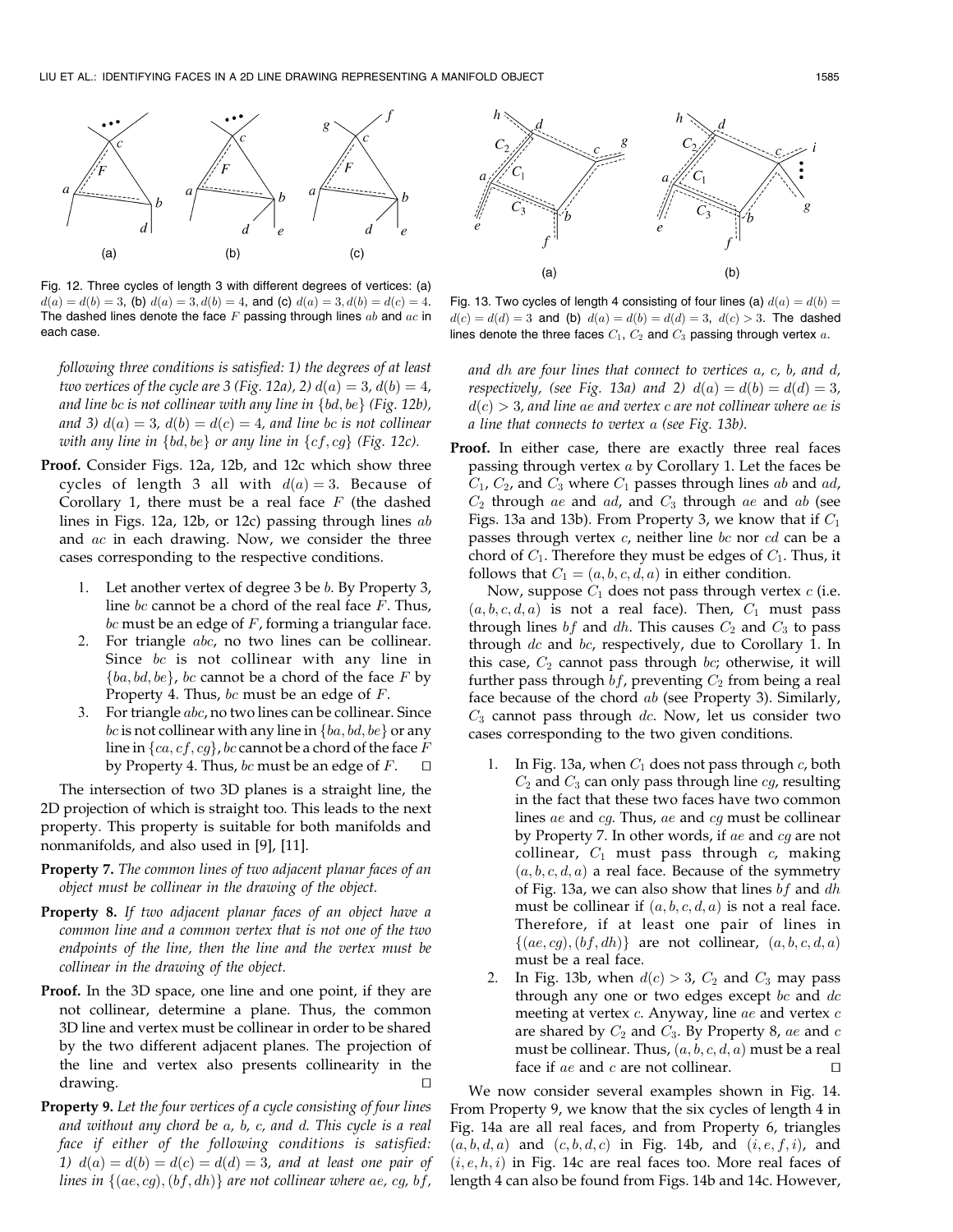

Fig. 14. (a) A rectangular block, (b) the block with a wedge removed, and (c) the object in (b) with another wedge removed.



- Property 10. Let the four edges connected to a vertex v of degree 4 be va, vb, vc, and vd, respectively. If cycles  $C_1 =$  $(a, v, b, \ldots, a)$  and  $C_2 = (c, v, b, \ldots, c)$  are known to be two real faces, then all the cycles passing through both edges va and vc cannot be real faces.
- **Proof.** If such a cycle  $C_3$  that passes through va and vc is a real face, then each edge in  $\{va, vb, vc\}$  has been shared by two real faces in  $\{C_1, C_2, C_3\}$ . Since a real face passing through edge vd must also pass through an edge in  $\{va, vb, vc\}$  (say, va), then va is shared by three real faces, which contradicts Property 1. Thus,  $C_3$  cannot be a real face.  $\Box$
- **Property 11.** Two cycles cannot be two real faces of a planar manifold if they have the same virtual line and enclose it completely.
- Proof. Suppose, to the contrary, that the two cycles can be two real faces. It is clear that a line must lie on a planar face if it is enclosed completely by the face. Thus, the virtual line lies on both the faces, meaning that it is the intersection of the two faces. However, since it does not appear to be a visible edge of the drawing, the two cycles cannot be real faces.  $\Box$

Property 11 allows us to find some cycles that are topologically valid but geometrically incorrect. Fig. 15 shows such an example where two cycles  $(a, b, c, d, k, i, h, g, a)$  and  $(a, f, e, d, k, l, j, g, a)$  have the same virtual line gk, which is completely enclosed by the two cycles. Obviously, the two cycles cannot be real faces of the manifold.

A set of properties relating to the drawings representing planar manifolds has been defined. In the next section, we



Fig. 15. A drawing where two cycles  $(a, b, c, d, k, i, h, g, a)$  and  $(a, f, e, d, k, l, j, g, a)$  have the same virtual line gk (not an edge) and are not real faces.



Fig. 16. Two manifolds.

will see how these properties are used to identify many of the cycles that are or are not real faces, thus remove them from and greatly improve the efficiency of, the subsequent searching for the remaining real faces.

### 5.2 An Algorithm Based on the Properties

There are two schemes that can use the properties developed in the last section to reduce the number of cycles in a drawing. One scheme is to generate first all the cycles using one of the available algorithms [34] and then according to the properties to eliminate as many cycles that cannot be real faces as possible. Another scheme is to combine the properties into a cycle-search algorithm such that most of the cycles unable to be real faces are not generated. Obviously, the second scheme is more efficient. Let us take two examples to see how the properties are used.

Fig. 16a is the drawing of a stair model, in which there are 4,228 cycles and only 14 cycles are real faces. If we first search for all the cycles of length 4, then we obtain 12 cycles. According to Property 9, we know that all these are real faces. Thus, the lines  $am$ ,  $bn$ ,  $co$ ,  $dp$ ,  $eq$ ,  $fr$ ,  $gs$ ,  $ht$ ,  $iu$ ,  $jv$ ,  $kw$ , and  $lx$ , can be deleted from the drawing because each is shared by two real faces. In the remaining drawing, there are only two cycles

$$
(a, b, c, d, e, f, g, h, i, j, k, l, a)
$$

and  $(m, n, o, p, q, r, s, t, u, v, w, x, m)$ , which must be real faces because of Property 1. For this drawing, we can easily find a very small set of cycles by Properties 1 and 9. We do not even need to search for real faces from within them since they already are.

However, we are not always so lucky with most other drawings. For the object shown in Fig. 16b, we can only determine that one cycle  $C_1 = (a, b, c, d, a)$  is a real face by Property 9 at first. Now, suppose that a depth-first search algorithm [35] is employed to find other cycles. Since  $C_1$  is a real face and no pair of its four edges are collinear, from Property 7, we know that another real face passing through edge *ab* is not allowed to pass through edges *ad* or *bc*. Thus, it must pass through edges  $ae$  and  $bf$ . It is clear that edge  $ef$ is not collinear with any of the edges  $eh$ ,  $ae$ , and  $ej$ . From these facts and Property 4, we can deduce that among all the cycles that pass through edges  $ab$ ,  $ae$ , and  $bf$ , only one cycle  $C_2 = (a, b, f, e, a)$  may be a real face. By Property 1, edge  $ab$  must be shared by another cycle besides  $C_1$ . Therefore,  $C_2$  must be a real face. Similarly, cycles  $(a, e, h, d, a)$ ,  $(b, c, g, f, b)$ , and  $(c, d, h, g, c)$  are real faces too.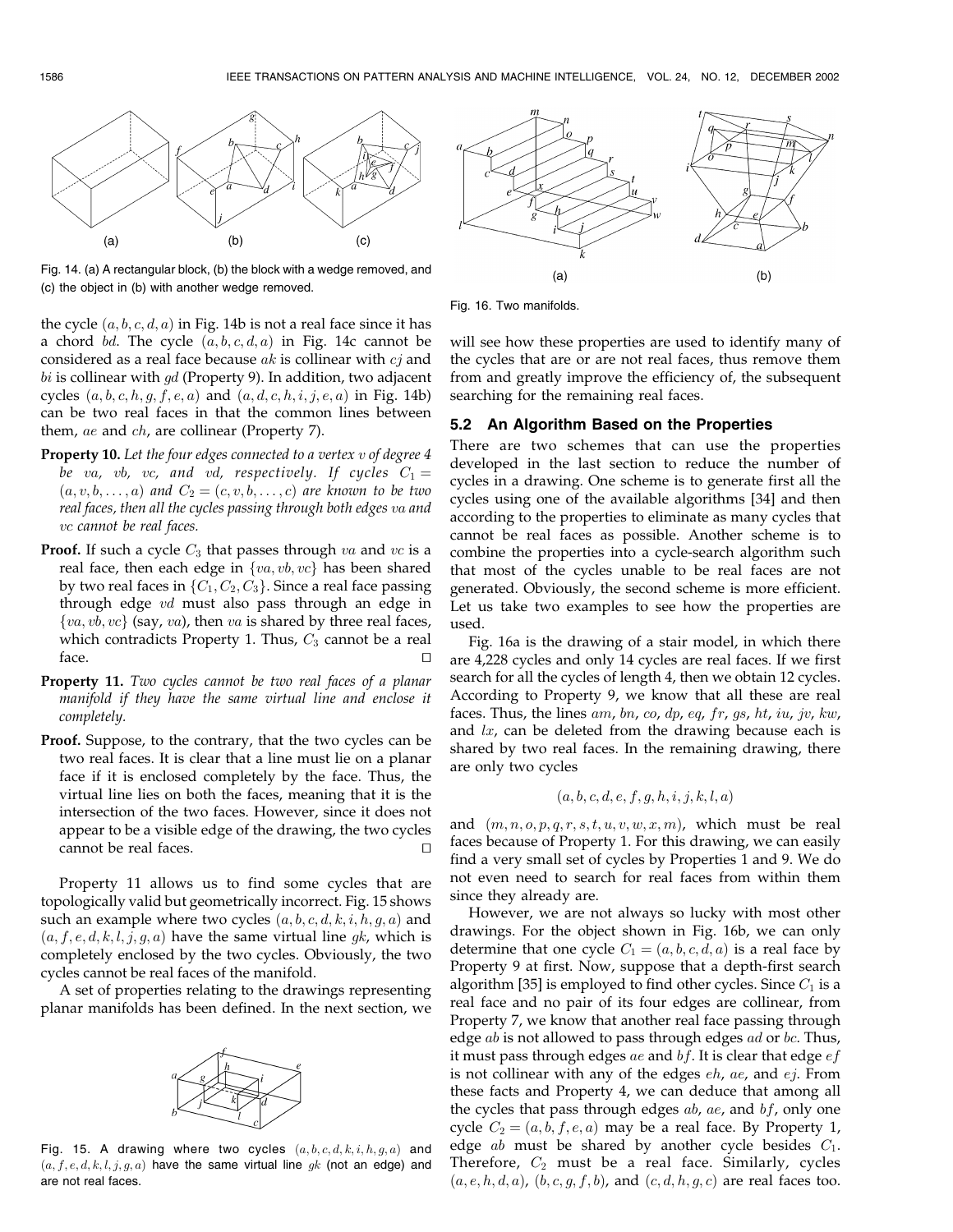As a result, edges ab, bc, cd, ad, ae, bf, cg, and dh can be deleted from the drawing because each of them has been passed exactly by two real faces. In the remaining drawing, can we still determine which cycles are real faces? Consider the cycles passing through edge *eh*. From Property 10, we know that these cycles can only pass through edges hi and  $ej$  based on the real faces found so far. Clearly, there are still many such nonself-intersecting cycles in the remaining drawing (self-intersecting cycles are excluded due to Property 2). But, all these cycles except  $C_3 = (e, j, i, h, e)$ enclose chord ij and cannot be real faces according to Property 5. Thus,  $C_3$  must be a real face such that edge  $eh$  is shared by two real faces. Similarly, cycle  $(f, n, r, g, f)$  is also a real face. Therefore, edges  $eh$  and  $fg$  can be further deleted. Now in the remaining drawing, we are not able to directly determine which cycles are real faces with the help of the properties. An edge is deleted only after all the cycles passing through it are generated. However, Properties 2 and 3 can still be used to eliminate most of the cycles that cannot be real faces. There are totally 11,052 cycles and 16 real faces in Fig. 16b. Using the algorithm presented in the following, only 37 cycles are generated, seven of which are already known to be real faces. Obviously, the properties are very efficient for excluding cycles that cannot be real faces.

It has to be mentioned that the checking of the conditions stated in the properties while searching is based on the original drawing instead of its reduced one (in which some edges have been deleted). Consider the drawing in Fig. 16b. By the analysis above, we can delete edges  $ab$ ,  $bc$ ,  $cd$ ,  $ad$ ,  $ae$ ,  $bf, cg, and dh$  from the original drawing at first. In the remaining drawing, we cannot say that cycle  $(e, f, g, h, e)$  is a real face according to Property 9, because neither of the conditions in Property 9 is satisfied in the original drawing. That an edge is deleted only means that no cycles in the subsequent search can pass through it.

Note that, using Properties 2 and 3 we may often avoid much fruitless search, before generating cycles that cannot be real faces. Let us consider again the drawing in Fig. 16b. Suppose we are now searching for cycles passing through edge *js*:  $(j, s, n, r, v_1, v_2, \ldots, v_u, j)$ , where  $v_1, v_2, \ldots, v_u \in$  $S - \{j, s, n, r\}$  and S is the set of vertices of the drawing (or remaining drawing after deleting some edges). Obviously, there are many different cycles obtainable by the permutations of some of the vertices  $v_1, v_2, \ldots, v_u$ . However, with the fact that edges *js* and  $nr$  intersect, we know that all these cycles cannot be real faces, and thus we can stop the search algorithm to generate these cycles.

The complete algorithm is summarized in 11 steps below. Explanations for some of the steps are given after the algorithm, which is called the DFSP algorithm in what follows because it is actually a depth-first search (DFS) algorithm with the properties incorporated to guide the search.

- 1. Initialization:
	- Set a 2D array  $M_I$  indicating if any two edges intersect.
	- b. Set a 2D array  $M_{CL}$  indicating if any two edges are collinear.
- c. Set a 2D array  $M_{CE}$  indicating that all edges can coexist in any cycles.
- 2. Search for cycles of length 3 and check if they are real faces according to Property 6.
- Search for cycles of length 4 and check if they are real faces according to Property 9.
- 4. If there are real faces found, update  $M_{CE}$  to indicate that some pairs of edges cannot coexist in subsequently-generated cycles according to Property 7.
- 5. Delete edges each being passed by two real faces. Denote the remaining drawing as G.
- 6. Stop if no edge exists in  $G$ .
- 7. Pick up from  $G$  an edge that is passed once by a real face. If there is no such edge, pick up any one. Denote the chosen edge as  $l$  and its two end vertices as  $v_1$  and  $v_2$ .
- 8. Search for cycles that pass through  $l$  in  $G$ :
	- a. According to  $M_{CE}$ , check if there is an unambig*uous path*  $(v_2, v_1, v^1, v^2, \ldots, v^n)$ , where all these vertices are different.
	- b. If such a path exists (case 1), put the sequence  $s_1$ :  $v^n, v^{n-1}, \ldots, v^1, v_1, v_2$  into a 1D array  $M_{path}$ ; otherwise (Case 2), put the sequence  $s_2$ :  $v_1, v_2$ into  $M_{path}$ .
	- c. Based on  $M_{path}$ ,  $M_I$ ,  $M_{CL}$ , and  $M_{CE}$ , starting from  $v_2$ , find a set  $S_c$  of cycles passing through  $s_1$ (in Case 1) or  $s_2$  (in Case 2), using the DFS algorithm in [35] incorporated with several searching rules derived from some of the properties.
- 9. Update  $M_{CE}$  according to Properties 7 and 10 if there is only one cycle in  $S_c$  and edge  $l$  is passed twice by two cycles so far.
- 10. Delete edge  $l$  from  $G$ . Denote the reduced drawing as  $G_1$ . Check if there are vertices of degree 1 in  $G_1$ . If so, delete edges connecting to these vertices from  $G_1$ . Repeat this procedure until all the degrees of vertices in the last-reduced drawing  $G_m$  are at least 2 or until no edges exist.
- 11. Set  $G = G_m$  and go to Step 6.

We now explain some of the steps in the DFSP algorithm. The 2D array  $M_{CE}$  is used to indicate the pairs of edges that cannot coexist in subsequently-generated cycles. It is obtained according to Properties 7 and 10 after real faces have been found. For example, in the drawing shown in Fig. 16b, after the real face  $(a, b, c, d, a)$  has been found, edge ab cannot coexist with edges bc; cd, or ad in other real faces (Property 7).

In Step 7, an edge that is passed once by a real face has the priority of being chosen. This is because it is more likely to obtain an unambiguous path  $(v_2, v_1, v^1, v^2, \ldots, v^n)$  from such an edge. On this path from  $v_2$  to  $v^n$ , no deviation from it is allowed at vertices  $v_1, v^1, v^2, \ldots, v^{n-1}$ , which is why an unambiguous path is termed. We hope that  $n$  is as large as possible. For the drawing in Fig. 16b, suppose edge ab is chosen after the real face  $(a, b, c, d, a)$  has just been found. An unambiguous path passing through ab is  $(b, a, e)$ because edges ab and ad cannot coexist. This path cannot be longer since edge ae can coexist with three (not only one of) edges  $ef$ ,  $ej$ , and  $eh$  according to  $M_{CE}$  obtained so far. With this unambiguous path  $(b, a, e)$ , searching for paths from vertex  $b$  to vertex  $e$  is more efficient than searching for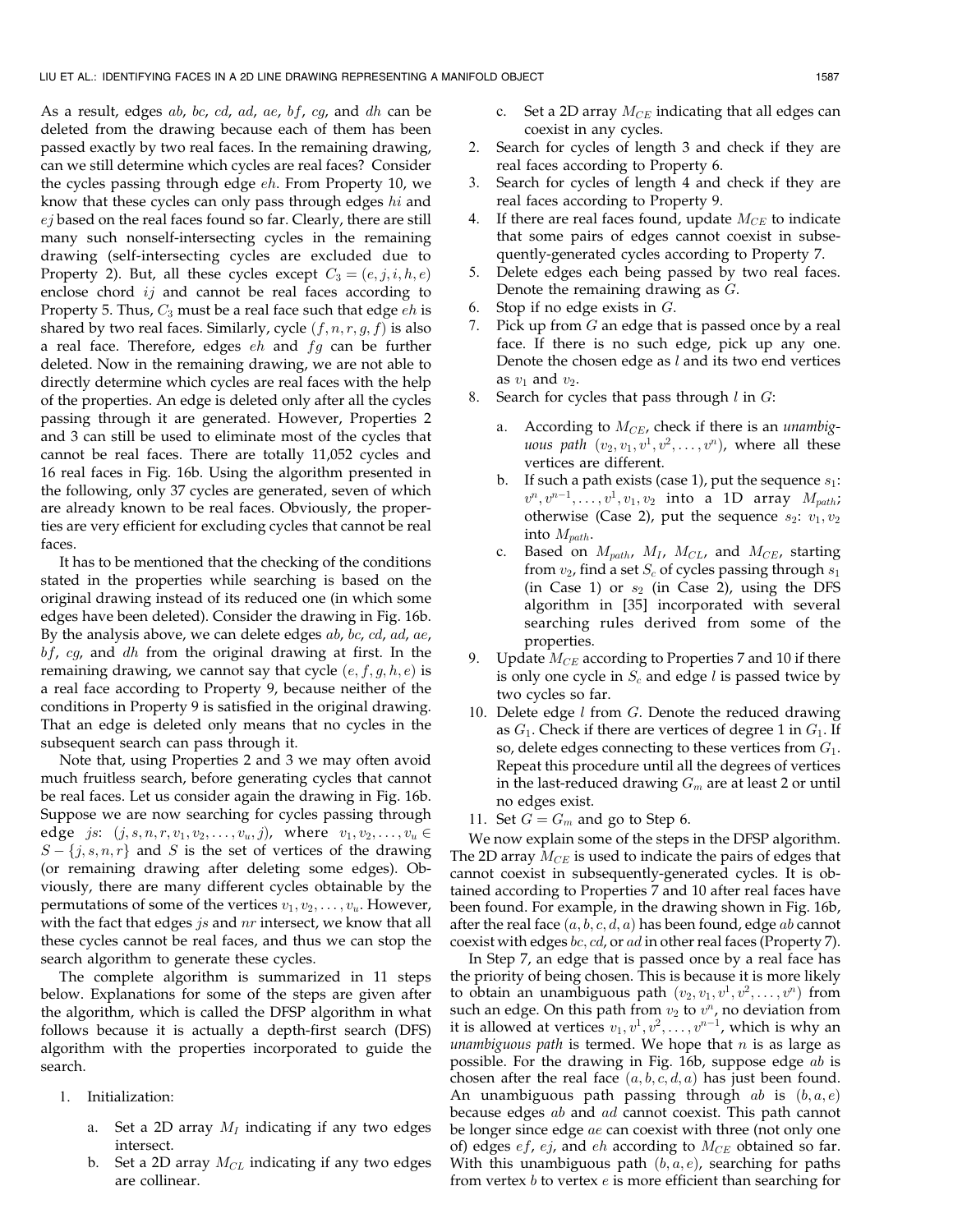paths from vertex  $b$  to vertex  $a$ , although both paths all correspond to cycles passing through edge ab. Starting from vertex  $b$ , suppose the algorithm now reaches vertex  $f$ . In the former case, the algorithm will not go to vertex  $n$  or  $g$ because otherwise, the chord  $ef$  will render the cycles found not real faces by Property 4. However, in the latter case, the algorithm does not know there is a chord  $ef$  when it goes to vertex  $n$  or  $g$  from  $f$  because vertex  $e$  has not yet been in  $M_{path}$ , which stores the path obtained so far.

The DFS algorithm ([35], pp. 348-353) mentioned in Step 8(c) can be used to generate all the cycles passing through sequence  $s_1$  or  $s_2$ . However, since we can use some of the properties to eliminate many cycles unable to be real faces while searching, it is more efficient to incorporate the following search rules into the DFS algorithm.

- **Rule 1.** Before adding a new vertex (corresponding to a new edge) into  $M_{path}$ , the DFS algorithm checks if the new edge intersects any edge in the path found so far by examining  $M_I$ . If so, try another vertex; otherwise, test the condition in Rule 2.
- Rule 2. If the new edge cannot coexist with any edge in the path by examining  $M_{CE}$ , try another vertex; otherwise test the conditions in Rule 3.
- Rule 3. If adding the new vertex leads to a chord in the path (such as the chord  $ef$  in the path  $(e, a, b, f, n)$  in Fig. 16b) and the chord can prevent cycles passing through this path from being real faces according to Properties 3 and 4, then try another vertex, otherwise put the new vertex into  $M_{path}$ .
- Rule 4. When a cycle has been generated, check if it encloses a chord using the inside algorithm in [36] (p. 354). If so, discard the cycle according to Property 5.

In Step 9, if only one cycle is found in Step  $8(c)$  and edge l is passed exactly twice by the cycles found so far, then this cycle must be a real face (Property 1). In this case, more pairs of edges that cannot coexist in the subsequently-generated cycles may be determined according to Properties 7 and 10. Thus,  $M_{CE}$  needs to be updated. In Step 10, deleting one edge may lead to vertices of degree 1 in the reduced drawing. Edges connected to these vertices have no contributions to further search for cycles and should be deleted.

#### 5.3 Dealing with General Manifolds

A general manifold is defined here as a manifold of genus  $\geq$  0 and possibly with curved faces. If there are curved edges in a line drawing representing a manifold, the manifold is a general one. It is intuitively clear that, the DFSP algorithm cannot be applied to such drawings because most of the properties are only suitable for planar manifolds. For general manifolds, the problem of face identification becomes more complicated. Note that all the previous methods can only deal with line drawing models involving simple geometry.

It is reasonable to consider that a drawing representing a manifold is a planar one if all its edges are straight lines. The approach to dealing with general manifolds in this paper is first to transform a general manifold to a planar manifold, to which the DFSP algorithm is then applied. The transformation is performed simply by replacing all the curved edges with straight lines. Fig. 17 shows three



Fig. 17. Replacing curved edges with straight lines where hidden edges are shown in dashed for easier observation.

examples. We can see that each face of a planar manifold has a corresponding face in its corresponding general manifold. In other words, for these drawings, the face identification from a general manifold is equivalent to that from its transformed planar manifold. In what follows, we say that such a general manifold and its transformed one are equivalent. Can an equivalent planar manifold always be created?

Consider the drawing of a cylinder in Fig. 18a. If the four curved edges  $abc$ ,  $adc$ ,  $efg$ , and  $ehg$  are replaced by four straight lines, the drawing will not represent a manifold. However, if one line  $bf$  is added (Fig. 18b), then the drawing in Fig. 18c, obtained by straightening all the curved edges in Fig. 18b, represents a planar manifold. More importantly, the two drawings are equivalent. After finding the five faces (Fig. 18d) of the planar manifold in Fig. 18c, we obtain the faces (Fig. 18e) of the general manifold in Fig. 18b. Note that the added (artificial) line, not a real or silhouette edge, is still shared by two faces separated by it.

Because of the transformation, one curved face may be divided into two or more. A face combining process can merge these separated faces into one and discard added lines. Let a common edge be an edge shared by two faces. Suppose such an edge meets two other edges each belonging to one of the two adjacent faces. If these two edges meet smoothly, then it is reasonable to combine the two adjacent faces into one, discarding the common edge. For the faces in Fig. 18e, since edges  $ab$  and  $bc$  (or edges  $ef$ 



Fig. 18. Finding faces in a cylinder.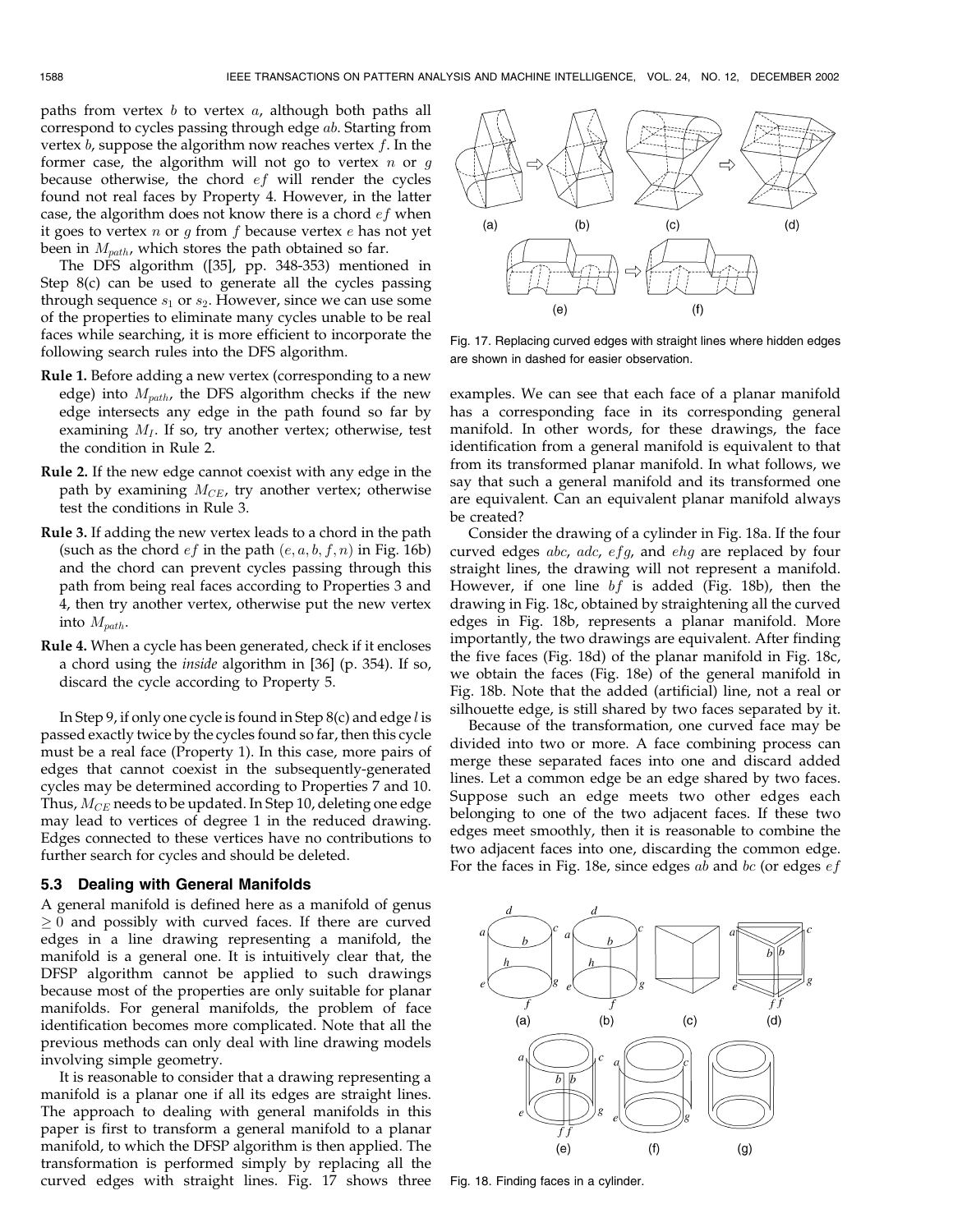

and  $fg$ ) meet smoothly in Fig. 18b, the common edge  $bf$  is eliminated and the two faces  $(a, b, f, e, a)$  and  $(c, b, f, g, c)$  are combined into one face  $(a, c, g, e, a)$ . Now, the four faces shown in Fig. 18f can be obtained, which are the faces of the cylinder in Fig. 18a.

Adding the line  $bf$  in the drawing (Fig. 18b) not only allows the application of the DFSP algorithm to this object, but also eliminates the ambiguity of interpretation of the drawing in Fig. 18a) caused by multiple face configurations. We have two valid solutions (Figs. 18f and 18g) to the drawing in Fig. 18a, but have only one (Fig. 18f) when the line bf is added. If we do need the faces in Fig. 18g instead of those in Fig. 18f, then the added line should be  $bh$ connecting the two curved edges *abc* and *ehg*.

Let us consider another drawing shown in Fig. 19a. If the two curved edges  $bc$  and  $ij$  are replaced by two straight lines (Fig. 19b), cycles  $(a, b, c, d, e, f, g, a)$  and  $(h, i, j, k, l, m, n, h)$ will be self-intersecting and discarded by the DFSP algorithm. However, if a line op between the two curved edges is added (Fig. 19c), the drawing in Fig. 19c is equivalent to that in Fig. 19d, which is obtained by straightening the four curved edges of the former. That is to say, if the 10 faces of the planar manifold in Fig. 19d can be found, the 10 faces of the general manifold in Fig. 19c can be found too. Furthermore, since the curved edges bo and  $oc$  (or ip and pj) meet smoothly in Fig. 19c, two faces  $(b, o, p, i, b)$  and  $(o, c, j, p, o)$  should be combined together to form one face  $(b, c, j, i, b)$ . Thus, nine faces of the object in Fig. 19a are obtained.

The DFSP algorithm can always be used for a line drawing representing a curved manifold if sufficient artificial edges are added to the curved faces. The validity is based on this observation: 1) every curved face can be approximated with one or more planar patches and, thus, a curved manifold can always be approximated by a planar manifold and 2) if the transformed object is a planar manifold, the properties and the algorithm developed for planar manifolds can be applied to it. Therefore, the algorithm combined with the scheme (adding artificial lines, straightening curves, then combining faces and discarding the artificial lines) can be used to find the faces of a curved manifold from an appropriate planar approximating manifold. Note that only the first step of adding



Fig. 19. Finding faces in another general manifold. Fig. 20. Two manifolds with faces enclosed by two cycles.

artificial lines in the scheme is done manually by the user when making the line drawing.

At this stage, we do not define how many artificial lines must be added to a curved line drawing; the user has the choice. For example, for the line drawing shown in Fig. 18b, if one more artificial line connecting the curved edges  $adc$ and ehg is added, the four faces as shown in Fig. 18f will still be obtained.

Through numerous observations and experiments, we have found that a transformed planar manifold can be used to find the faces of its corresponding curved manifold if two conditions are satisfied: 1) no two lines overlap after straightening curved edges (e.g., see Fig. 18) and 2) cycles that belong to real faces are not self-intersecting (e.g., see Fig. 19). A stricter condition that implies the above two is that a straight line obtained by straightening a curve should be very close to the curve. With this condition, a transformed planar manifold will be a good approximation to its corresponding curved manifold. Although this condition may require adding more artificial edges to a line drawing, it will guarantee that from the transformed planar manifold, we can find the faces of its original curved one. Giving more edges to a drawing imposes a little more work on a designer. But, doing this often provides better visual perception of a drawing and reduces ambiguity of interpretation.

## 5.4 Dealing with Manifolds Represented by More Than One Graph

In Section 1, we require that a line drawing be represented by a single edge-vertex graph, which is also the assumption in previous related papers. However, there are manifolds each of which is represented by two or more disjoint graphs. Fig. 20a shows a manifold where a hole passes through a cube and Fig. 20b gives another example where one face of a smaller cube is on a face of another cube. In these cases, a face may be enclosed by more than one cycle. To identify the cosurface cycles, more information is required. In our work, we use dashed artificial lines to connect these cycles. For the two drawings in Fig. 20, ab, cd,  $ef$ ,  $gh$ ,  $ij$ , and  $kl$  are such lines. These lines are dashed to indicate that they are not edges and cannot be used to construct cycles.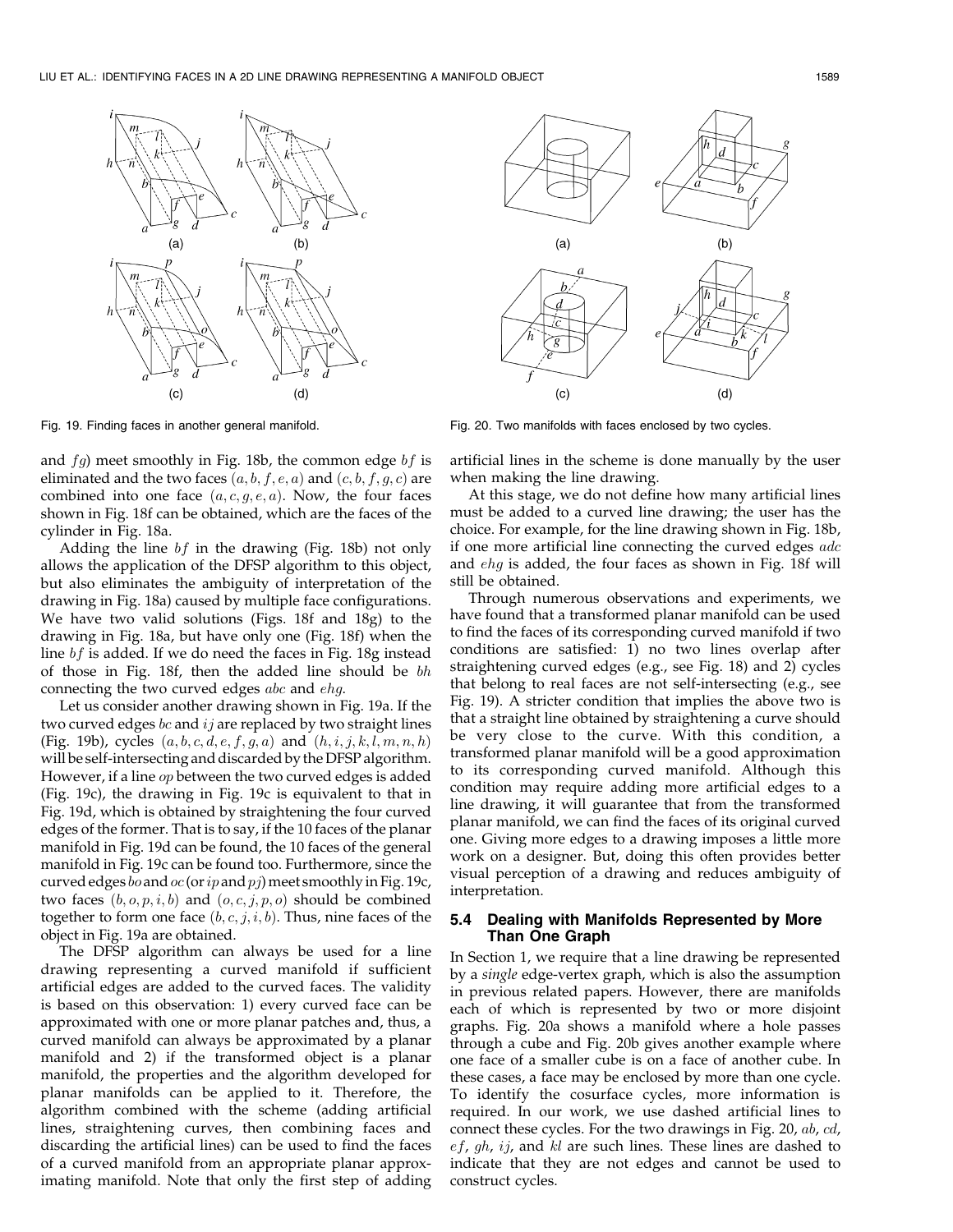

Fig. 21. A state-space tree.

At first, each graph is treated separately by the whole algorithm (see the next section). After all the cycles considered as faces in each graph have been found, the dashed lines are used to identify the real faces each enclosed by more than one cycle. Now, let us take the drawing in Fig. 20d, which contains two disjoint graphs, as an example to see how the faces are found. First, six cycles are found as faces for each graph by the DFSP algorithm. The two cycles  $C_1 = (h, e, f, g, h)$  and  $C_2 = (d, a, b, c, d)$  are among the 12 cycles. They are considered to be located on the same surface with the help of the two dashed lines  $ij$ and  $kl$ , forming the real face enclosed by  $C_1$  and  $C_2$ . Thus, 11 faces are obtained for the object in Fig. 20b.

For the object in Fig. 20a, at first, all the faces of the block and the cylinder are found from the two disjoint graphs. Then four of them are used to form two real faces each enclosed by two cycles, resulting in an object with a hole.

## 6 FINDING REAL FACES FROM CYCLES

With a set of cycles generated by the DFSP algorithm, we can construct a state-space tree and use a backtrack algorithm to find the solutions while searching in the tree. Let us see a simple example. Suppose there are only five cycles. A state-space tree constructed is illustrated in Fig. 21. A node of the tree defines a problem state and all the nodes define the state space of the problem. For our problem, each node except the root denotes a combination of some cycles. All possible combinations of different numbers of cycles determine the size of the tree. The total number of nodes is equal to  $C_p^0 + C_p^1 + \ldots + C_p^p (= 2^p)$  if there are p cycles.

Although the tree is huge when  $p$  is a large number, it is not necessary to expand all the nodes of the tree. Let SC be the set of cycles generated by the DFSP algorithm from a drawing and  $Z \subset SC$  be a subset denoted by some node. If the cycles in  $Z$  cause any edge of the drawing to be used more than twice, this node will be deleted; otherwise, it will be expanded by adding a new cycle  $i$  into  $Z$ . The new subset  $Z \cup \{i\}$ , denoted by a new node of the tree, will be tested again. When a solution is found or the bottom (the solid circles in Fig. 21) of the tree is reached, backtrack one level and search again. Besides, Property 7 can be used to eliminate more nodes of the tree. Let us take the drawing in Fig. 19d as an example. Suppose that cycle  $(f, g, n, m, f)$  has already been in  $Z$  but cycle  $(f, e, d, c, j, p, i, h, n, g, f)$  has not. Then, the latter cannot be added to  $Z$  because both the cycles pass through edges  $ng$  and  $gf$  that are not collinear.

As mentioned before, there are multiple solutions found by the backtrack algorithm for some drawings such as those in Figs. 4a and 4d. Property 11 provides a scheme to eliminate some solutions with topologically-valid-but-geometrically-incorrect cycles. Besides, employing skewedorthogonality detection to select the most plausible faces [9] is another scheme.

Now, we summarize the proposed method for face identification from a line drawing representing a manifold in the following steps. Suppose the line drawing is represented by N disjoint graphs  $G_1, G_2, \ldots, G_N$ .

- 1.  $i \leftarrow 1$ .
- 2. Generate a set  $SC_i$  of cycles from  $G_i$  using the DFSP algorithm.
- 3. Find subsets of cycles from  $SC<sub>i</sub>$  such that each edge of  $G_i$  appears exactly twice in each subset using the backtrack algorithm.
- 4. Employ Property 11 and the skewed-orthogonality detection to select the most plausible faces if there exist multiple subsets.
- 5. Combine faces if there exist artificial lines that separate curved faces.
- 6.  $i \leftarrow i + 1$ . Go to Step 7 if  $i = N$ ; otherwise, go to Step 2.
- Find the real faces each enclosed by more than one cycle if there exist artificial dashed lines.

## 7 EXPERIMENTAL RESULTS

In this section, we present a number of examples to demonstrate that our method can successfully identify the faces of drawings representing manifold objects. Fig. 22 shows eleven drawings in the experiments, each together with the faces found by our method. Note that the shaded faces are ones enclosed by two cycles. Obviously, the results accord with human interpretation of the drawings. Table 1 summarizes the main parameters. The numbers in column 2 list the total cycles in each drawing and the numbers in column 3 are the cycles found by the DFSP algorithm. Comparing these numbers between the two columns, we can see that the DFSP algorithm eliminates most of the cycles that cannot be real faces, making the backtrack algorithm run fast to find the solutions.

For the two drawings Figs. 22c and 22f, the backtrack algorithm finds multiple solutions. (Fig. 4 has shown the multiple solutions where only different cycles in the solutions are given for each object.) However, Property 11 can be used to select the most plausible one.

For each of the drawings (a), (d), (e), (g), (h), (i), (j), and (k), the backtrack algorithm does not even need to perform searching in the state-space tree. This is because all the cycles generated by the DFSP algorithm from each of these drawings already share each edge exactly twice. On a 677 MHz Pentium III PC, the whole algorithm takes less than 0.1 second to identify the faces for each of the drawings in Fig. 22.

## 8 CONCLUSIONS

A new method has been proposed for finding the faces from single 2D line drawings representing manifold objects, a class of common solids. The faces identified from a drawing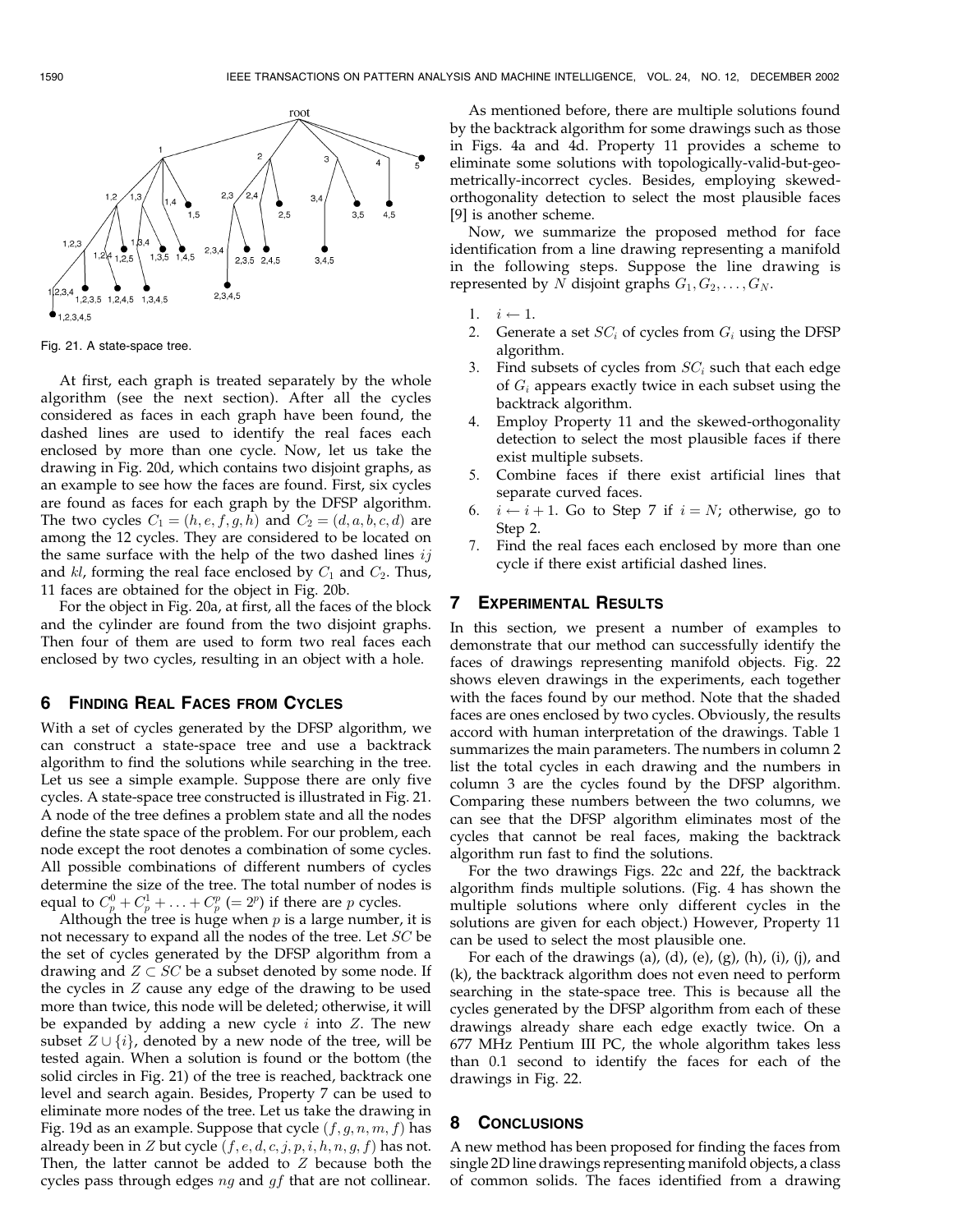

Fig. 22. Eleven line drawings and their faces found. Each of the shaded faces is enclosed by two cycles.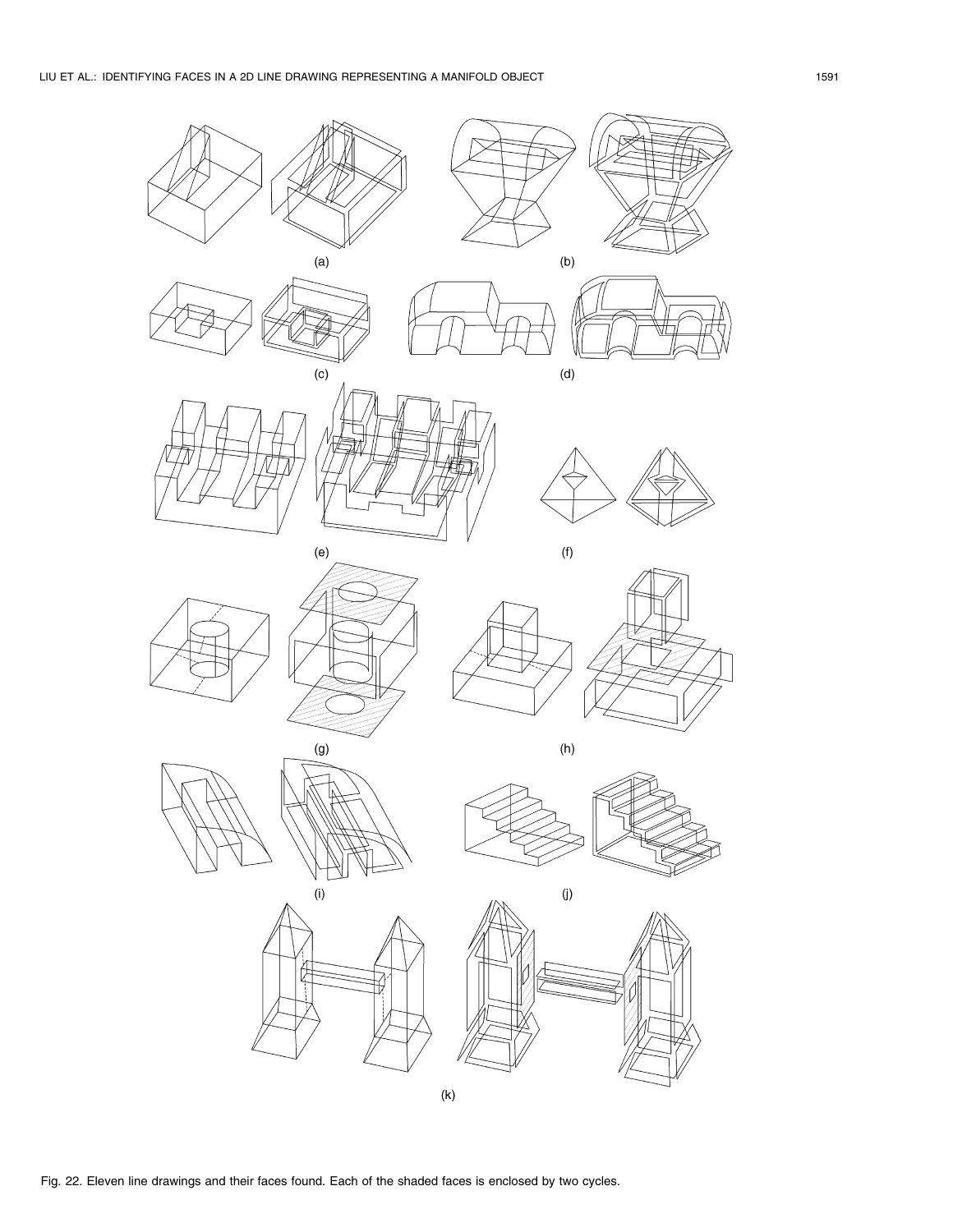| Drawing           | Total   | Cycles found | Solutions found   | Faces         |
|-------------------|---------|--------------|-------------------|---------------|
|                   | cycles  | by DFSP alg. | by backtrack alg. | found finally |
| a)                | 154     | 10           |                   | 10            |
| b)                | 11052   | 37           |                   | 16            |
| $\rm ^{\prime}c)$ | 224     | 12           | 2                 | 10            |
| (d)               | 8348    | 15           |                   | 13            |
| e)                | 3735714 | 26           |                   | 26            |
| 'f)               | 22      | 8            | 2                 | 6             |
| (g)               | 42      | 11           |                   | 8             |
| (h)               | 56      | 12           |                   | 11            |
|                   | 312     | 10           |                   | 9             |
|                   | 4228    | 14           |                   | 14            |
| k)                | 1718    | 32           |                   | 30            |

TABLE 1 Results for the Objects in Fig. 22

provide important information for the reconstruction of its 3D geometry. The face identification is formulated based on a property of manifolds: each edge of a manifold is shared exactly twice by two faces. The two main steps in our method are to search for cycles from a given drawing and to search for real faces from a state-space tree constructed by the cycles. The problem in this formulation lies in the backtrack algorithm taking a very long time to search for solutions if there are too many cycles  $($  > 500, for example), the number of which is generally exponential in the number of vertices of a drawing.

Our strategy in handling the computational problem is to seek special properties which can be used to identify certain cycles early, either as faces or nonfaces, which leads to the removal of most of the cycles to be searched by the backtrack algorithm for real faces. Most of the presented properties relate to planar manifold geometry and the DFSP algorithm based on these properties is suitable for drawings representing planar manifolds. To make this algorithm work with a general manifold (with curved faces), we transform the general manifold to a planar one by simply replacing all its curved edges with straight lines. This scheme is successful if the planar manifold is a good approximation to the curved manifold. A good approximation can always be obtained by adding lines on curved faces. From the examples in this paper, we can see that adding lines on the curved faces is easy and not a burden to a designer. More importantly, doing so allows us to handle more complex manifolds. To deal with a manifold represented by two or more disjoint graphs, our scheme is to treat each graph separately and then to identify the real faces each enclosed by more than one cycle with the help of added dashed lines. From the analysis in Section 3 and the examples in Section 7, it is not difficult to see that our method can deal with various drawings representing manifold objects, including drawings the previous methods cannot handle.

While we have painstakingly investigated the properties established in this paper, we do not exclude the existence of other properties that can allow the state of a cycle to be identified early.

On a 677 MHz Pentium III PC, our method takes less than 0.1 second to find the faces for each of the drawings in Fig. 22. Since the backtrack algorithm is NP-complete, it will suffer from large computation if the number of cycles it has to deal with is still too large after applying the properties to reduce the number. We leave this problem to further research.

## ACKNOWLEDGMENTS

The work was supported in part by the AoE-IT, Hong Kong.

## **REFERENCES**

- [1] T. Marill, "Emulating the Human Interpretation of Line-Drawings as Three-Dimensional Objects," Int'l J. Computer Vision, vol. 6, no. 2, pp. 147-161, 1991.
- [2] Y.G. Leclerc and M.A. Fischler, "An Optimization-Based Approach to the Interpretation of Single Line Drawings as 3D Wire Frames," Int'l J. Computer Vision, vol. 9, no. 2, pp. 113-136, 1992.
- [3] H. Lipson and M. Shpitalni, "Optimization-Based Reconstruction of a 3D Object from a Single Freehand Line Drawing," Computer-Aided Design, vol. 28, no. 8, pp. 651-663, 1996.
- [4] K. Sugihara, "A Necessary and Sufficient Condition for a Picture to Represent a Polyhedral Scene," IEEE Trans. Pattern Analysis and Machine Intelligence, vol. 6, no. 5, pp. 578-586, 1984.
- [5] K. Sugihara, "An Algebraic Approach to Shape-from-Image problem," Artificial Intelligence, vol. 23, pp. 59-95, 1984.
	- I. Shimshoni and J. Ponce, "Recovering the Shape of Polyhedra Using Line-Drawing Analysis and Complex Reflectance Models," Computer Vision and Image Understanding, vol. 65, no. 2, pp. 296- 310, 1997.
- [7] P.E. Debevec, C.J. Yaylor, and J. Malik, "Modeling and Rendering Architecture from Photographs: A Hybrid Geometry—and Image-Based Approach," Proc. SIGGRAPH 96 Conf., pp. 11-20, 1996.
- A. Turner, D. Chapman, and A. Penn, "Sketching Space," Computers & Graphics, vol. 24, pp. 869-879, 2000.
- M. Shpitalni and H. Lipson, "Identification of Faces in a 2D Line Drawing Projection of a Wireframe Object," IEEE Trans. Pattern Analysis and Machine Intelligence, vol. 18, no. 10, pp. 1000-1012, Oct. 1996.
- [10] S.C. Agarwal and J.W.N. Waggenspack, "Decomposition Method for Extracting Face Topologies from Wireframe Models," Computer-Aided Design, vol 24, no. 3, pp. 123-140, 1992.
- [11] J. Liu and Y.T. Lee, "A Graph-Based Method for Face Identification from a Single 2D Line Drawing," IEEE Trans. Pattern Analysis and Machine Intelligence, vol. 23, no. 10, pp. 1106-1119, 2001.
- [12] S. Bagali and J.W.N. Waggenspack, "A Shortest Path Approach to Wireframe to Solid Model Conversion," Proc. Third Symp. Solid Modeling and Applications, pp. 339-349, 1995.
- [13] J.S. Hojnicki and P.R. White, "Converting CAD Wireframe Data to Surfaced Representations," Computer in Mechanical Eng., pp. 19-25, Mar./Apr., 1988.
- [14] D.E. LaCourse, Handbook of Solid Modeling. New York: McGraw-Hill, 1995.
- [15] G. Chartrand and O.R. Oellermann, Applied and Algorithmic Graph Theory. New York: McGraw-Hill, 1993.
- [16] M. Mantyla, An Introduction to Solid Modeling. Maryland: Computer Science Press, 1988.
- [17] D.A. Huffman, "Impossible Objects as Nonsense Sentences," Machine Intelligence, vol. 6, pp. 295-323, B. Meltzer and D. Mitchie, eds. London: Edinburgh Univ. Press, 1971.
- [18] M.B. Clowes, "On Seeing Things," Artificial Intelligence, vol. 2, pp. 79-116, 1971.
- D. Waltz, "Understanding Line Drawings of Scenes with Shadows," Psychology of Computer Vision, pp. 19-91, P.H. Winston, ed. New York: McGraw-Hill, 1975.
- [20] R. Haralick and L. Shapira, "The Consistent Labeling Problem: Part 1," IEEE Trans. Pattern Analysis and Machine Intelligence, vol. 1, no. 2, pp. 173-184, 1979.
- [21] J. Malik, "Interpreting Line Drawings of Curved Objects," Int'l J. Computer Vision, vol. 1, pp. 73-103, 1987.
- M.C. Cooper, "Interpretation of Line Drawings of Complex Objects," Image and Vision Computing, vol. 11, no. 2, pp. 82-90, 1993.
- [23] M.C. Cooper, "The Interpretations of Line Drawings with Contrast Failure and Shadows," Int'l J. Computer Vision, vol. 43, no. 2, pp. 75-97, 2001.
- R. Lequette, "Automatic Construction of Curvilinear Solid from Wireframe Views," Computer-Aided Design, vol. 20, no. 4, pp. 171- 180, 1988.
- [25] D. Lysak, "Interpretation of Engineering Drawings of Polyhedral and Nonpolyhedral Objects from Orthographic Projections," PhD thesis, Dept. of Electrical & Computer Eng., Pennsylvania State Univ. 1991.
- [26] S. Ablameyko, V. Bereishik, A. Gorelik, and S. Medvedev, "3D Object Reconstruction from Engineering Drawing Projections," Computing & Control Eng. J., vol. 10, no. 6, pp. 277-284, 1999.